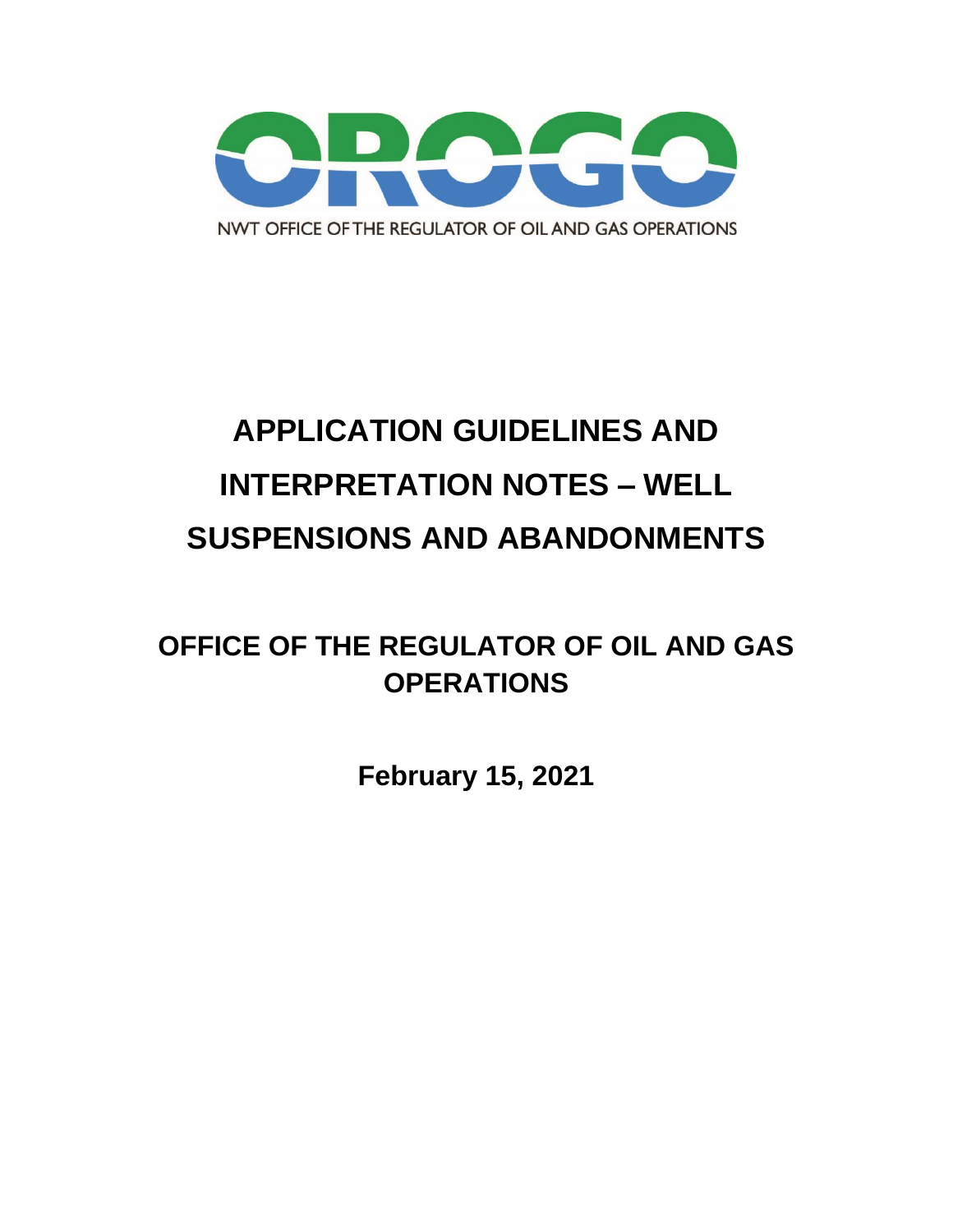## **TABLE OF CONTENTS**

| 1              |     |  |                                                               |  |
|----------------|-----|--|---------------------------------------------------------------|--|
| 2              |     |  |                                                               |  |
| 3              |     |  |                                                               |  |
| 4              |     |  |                                                               |  |
| 5              |     |  |                                                               |  |
|                | 5.1 |  |                                                               |  |
|                | 5.2 |  |                                                               |  |
|                | 5.3 |  | Service Standard for Operations Authorization Applications 18 |  |
|                | 5.4 |  |                                                               |  |
| 6              |     |  |                                                               |  |
|                | 6.1 |  |                                                               |  |
|                | 6.2 |  |                                                               |  |
|                | 6.3 |  |                                                               |  |
| $\overline{7}$ |     |  |                                                               |  |
| 8              |     |  |                                                               |  |
|                |     |  |                                                               |  |

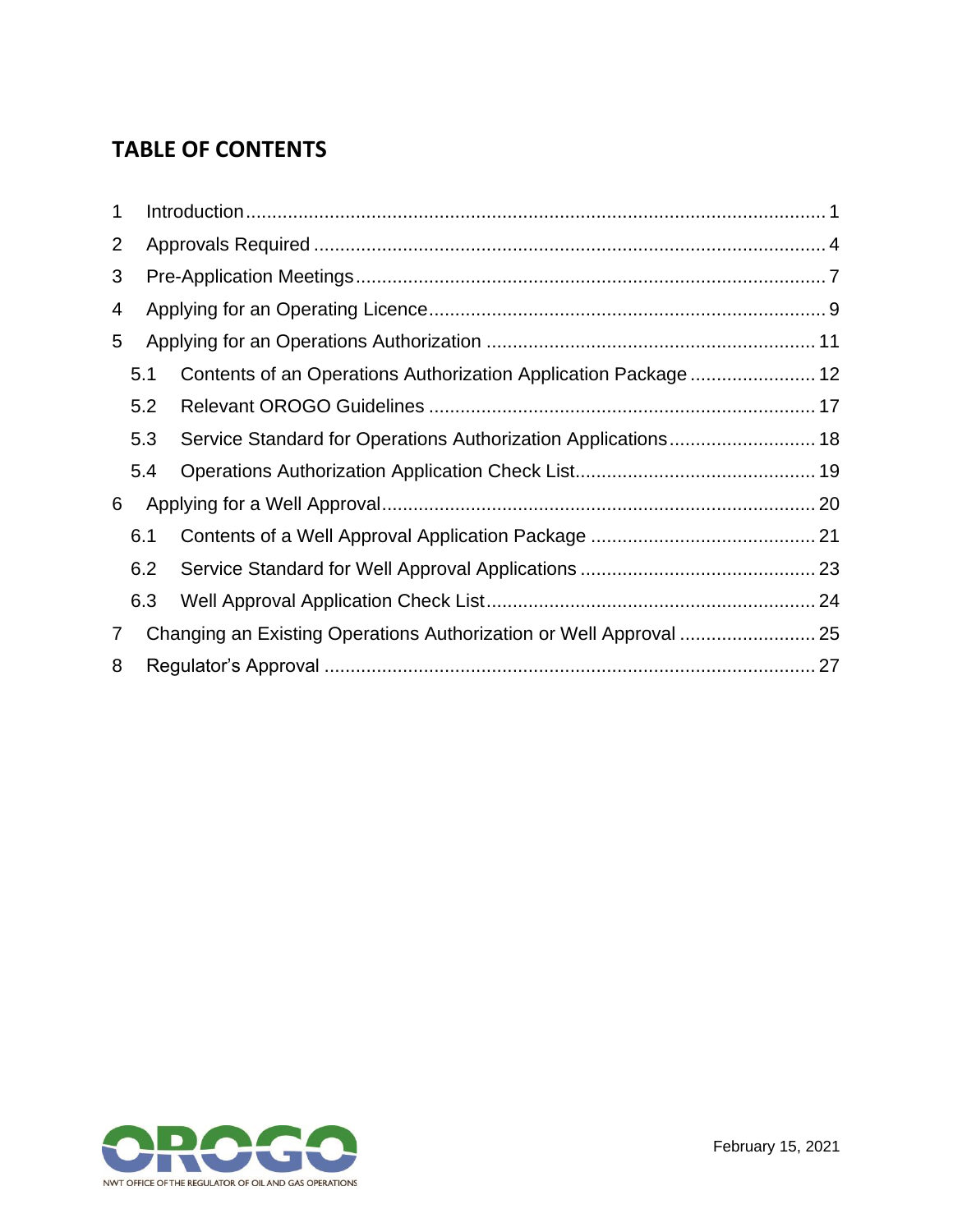### <span id="page-2-0"></span>**1 INTRODUCTION**

**Purpose** The *Application Guidelines and Interpretation Notes – Well Suspensions and Abandonments* (Guidelines) provide guidance on the process of applying to suspend or abandon a well and the required contents of application packages.

**Legislative**  *Operating Licence*

**Requirements** Section 6 of the *Oil and Gas Operations Act* (OGOA) states that an Operating Licence is required to carry out any work or activity relating to:

- Exploring or drilling for oil or gas, or
- Producing, conserving, processing or transporting oil or gas.

Applications requirements for an Operating Licence are found in the *Oil and Gas Operations Regulations*.

#### *Operations Authorization*

Section 6 of OGOA states that an Operations Authorization (OA) is required to carry out any work or activity relating to:

- Exploring or drilling for oil or gas, or
- Producing, conserving, processing or transporting oil or gas.

Requirements for an OA application are found in:

- Sections 10, 13, 15, 16, 17 and 64 of OGOA; and
- Section 6 of the *Oil and Gas Drilling and Production Regulations* (OGDPR).

#### *Well Approval*

Section 10 of the OGDPR describes the Well Approval requirements for suspending or abandoning a well or part of a well.

Requirements for a Well Approval application are found in section 12 of the OGDPR.

**Plain Language** These Guidelines have been written in plain language to make them accessible to as many readers as possible.

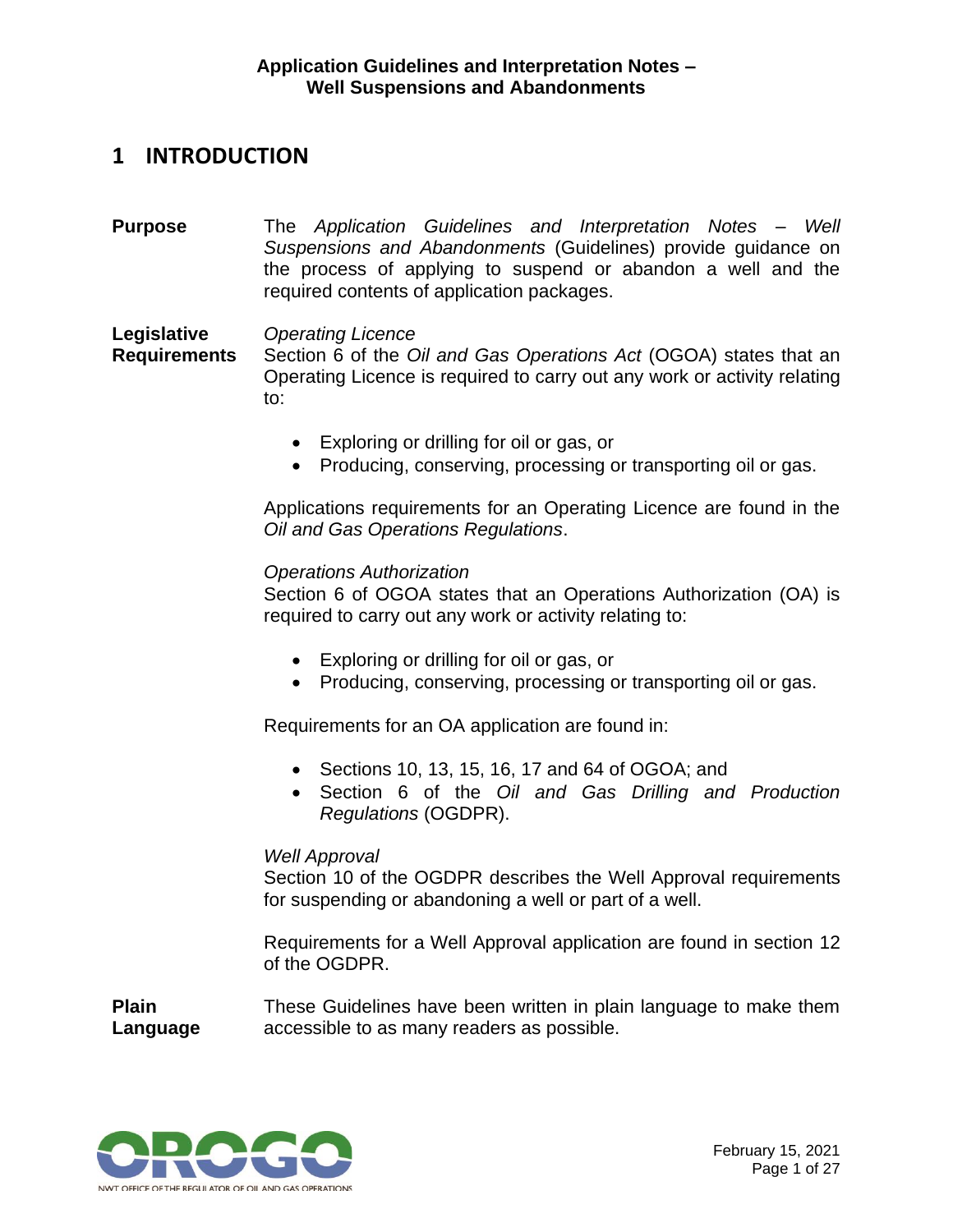- **Legislation is Paramount** Where a conflict exists between the Guidelines and OGOA or its regulations, OGOA or its regulations are paramount.
- **Objectives** The objectives of the Guidelines are to:
	- Increase applicants' knowledge of the application process and the required contents of application packages;
	- Promote the submission of appropriate application packages to increase the efficiency of the application process;
	- Further public awareness of and confidence in oil and gas regulatory decision-making;
	- Enhance certainty and predictability in regulatory decisions; and
	- Promote accessibility and transparency in oil and gas regulation.
- **Authority** These Guidelines are issued by the Regulator under section 18 of OGOA.
- **Regulator's Discretion** Application of these Guidelines is subject to the Regulator's discretion under OGOA.

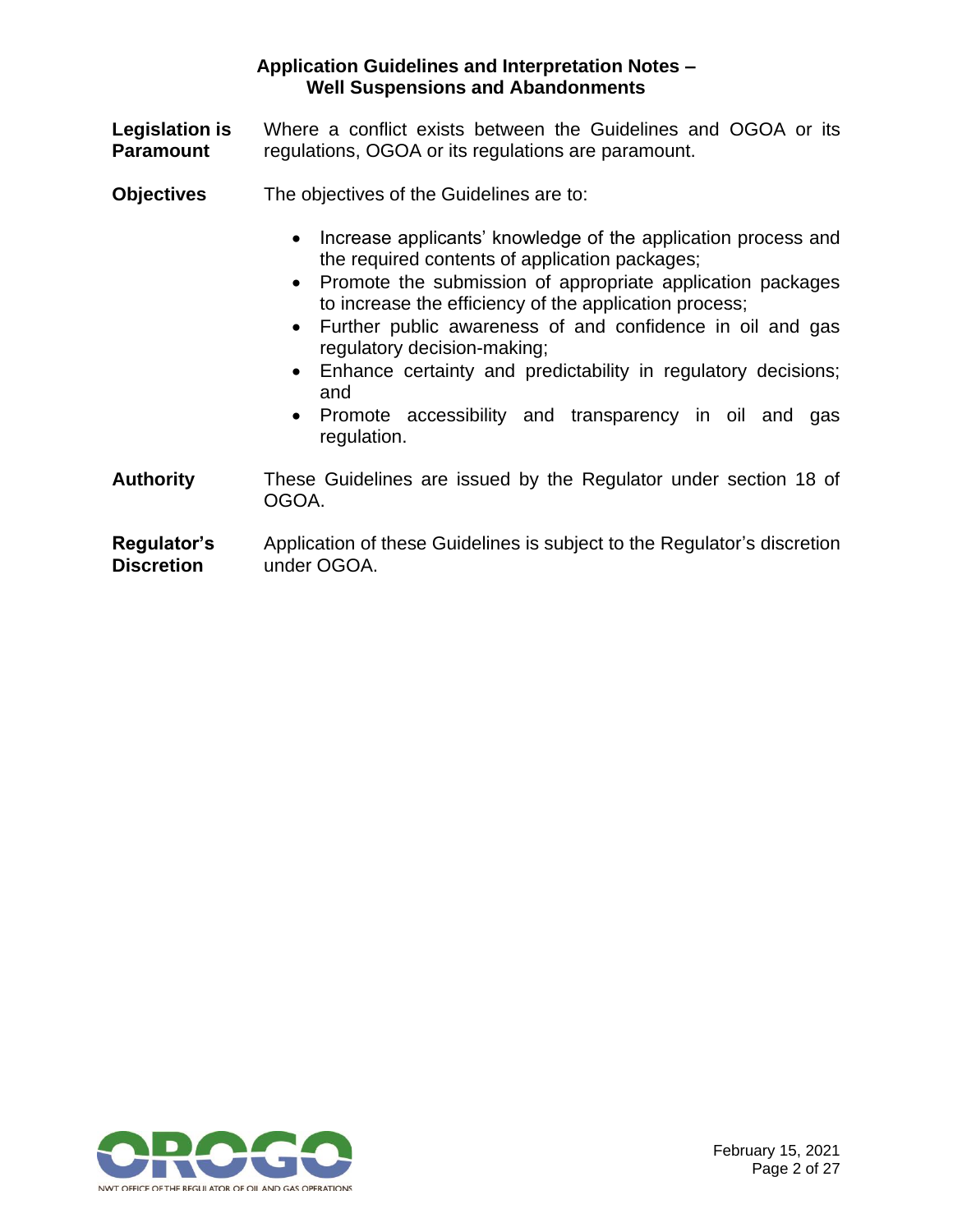

#### **Contents** The Guidelines are organized as follows:

| <b>Section</b> | <b>Contents</b>                          | Page |
|----------------|------------------------------------------|------|
| 2              | <b>Approvals Required</b>                |      |
| 3              | <b>Pre-Application Meetings</b>          |      |
|                | Applying for an Operating Licence        |      |
| 5              | Applying for an Operations Authorization | 11   |
| 6              | Applying for a Well Approval             | 20   |
|                | Changing an OA or Well Approval          | 25   |
| 8              | Regulator's Approval                     | 27   |

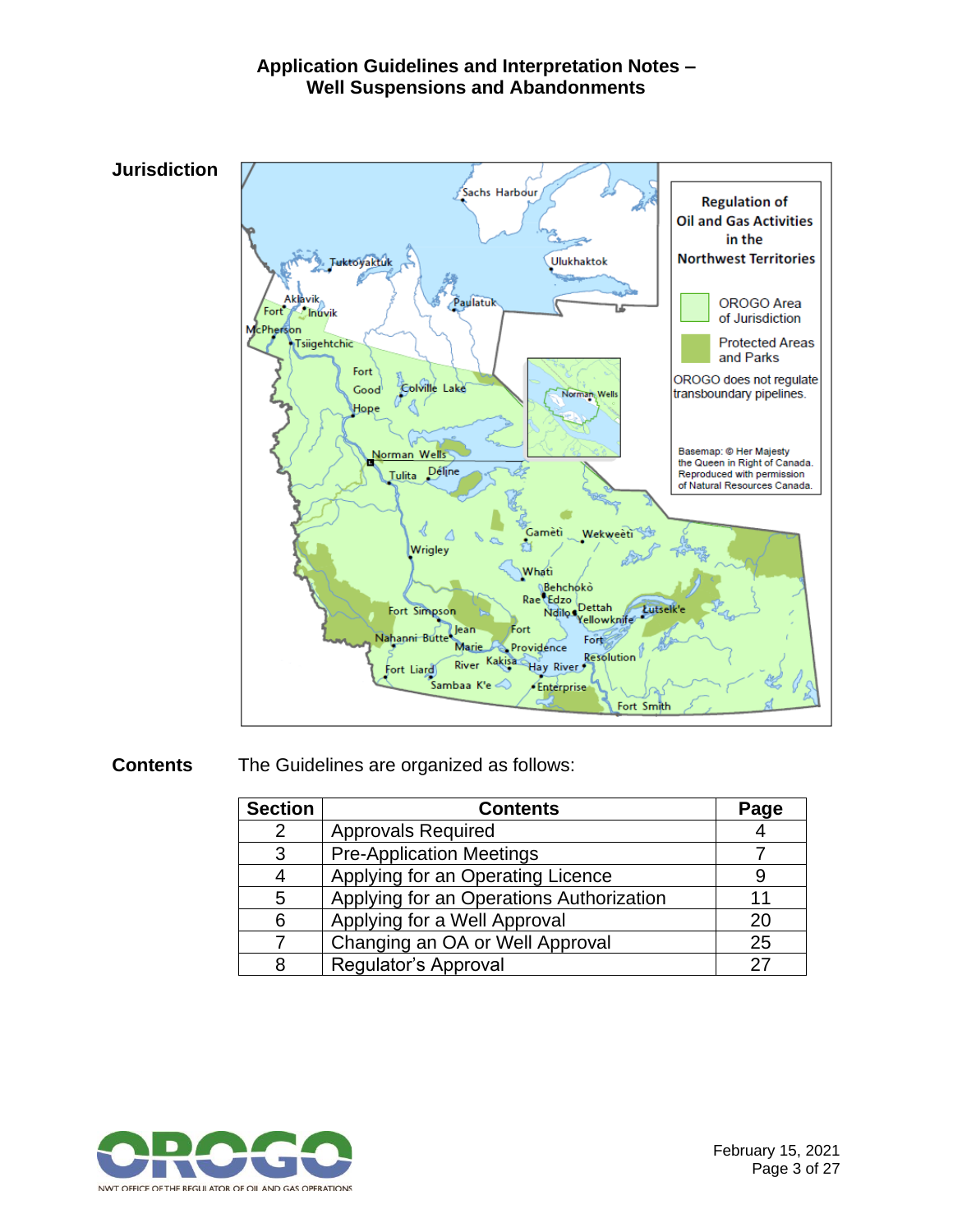## <span id="page-5-0"></span>**2 APPROVALS REQUIRED**

- **Contents** This section of the Guidelines describes the approvals required to suspend or abandon a well. It provides information on:
	- Operating Licence;
	- Operations Authorization (OA);
	- Situations where a Well Approval is required;
	- Situations where a Well Approval is not required;
	- Duration of an OA and/or Well Approval; and
	- Timing of Applications.
- **Objective** Applicants and the public understand which approvals are required from the Regulator to suspend or abandon a well.
- **Requirements** Section 6 of the *Oil and Gas Operations Act* (OGOA) states that an OA and an Operating Licence are required to carry out any work or activity relating to:
	- Exploring or drilling for oil or gas, or
	- Producing, conserving, processing or transporting oil or gas.

Section 10(1) of the *Oil and Gas Drilling and Production Regulations* (OGDPR) states that a Well Approval is required to suspend or abandon a well or part of a well.

Section 10(2) of the OGDPR identifies specific situations where a Well Approval is not required to suspend or abandon a well or part of a well.

**Operating Licence** Anyone carrying out an oil or gas work or activity, including well suspension or abandonment, requires an Operating Licence.

**Operations Authorization** An OA is required to suspend or abandon a well, no matter what method is used.

The OA shows the Regulator approves, among other things:

- The scope of the proposed activity; and
- The applicant's systems for managing the proposed activity, including systems for ensuring safety, environmental protection and appropriate emergency response.

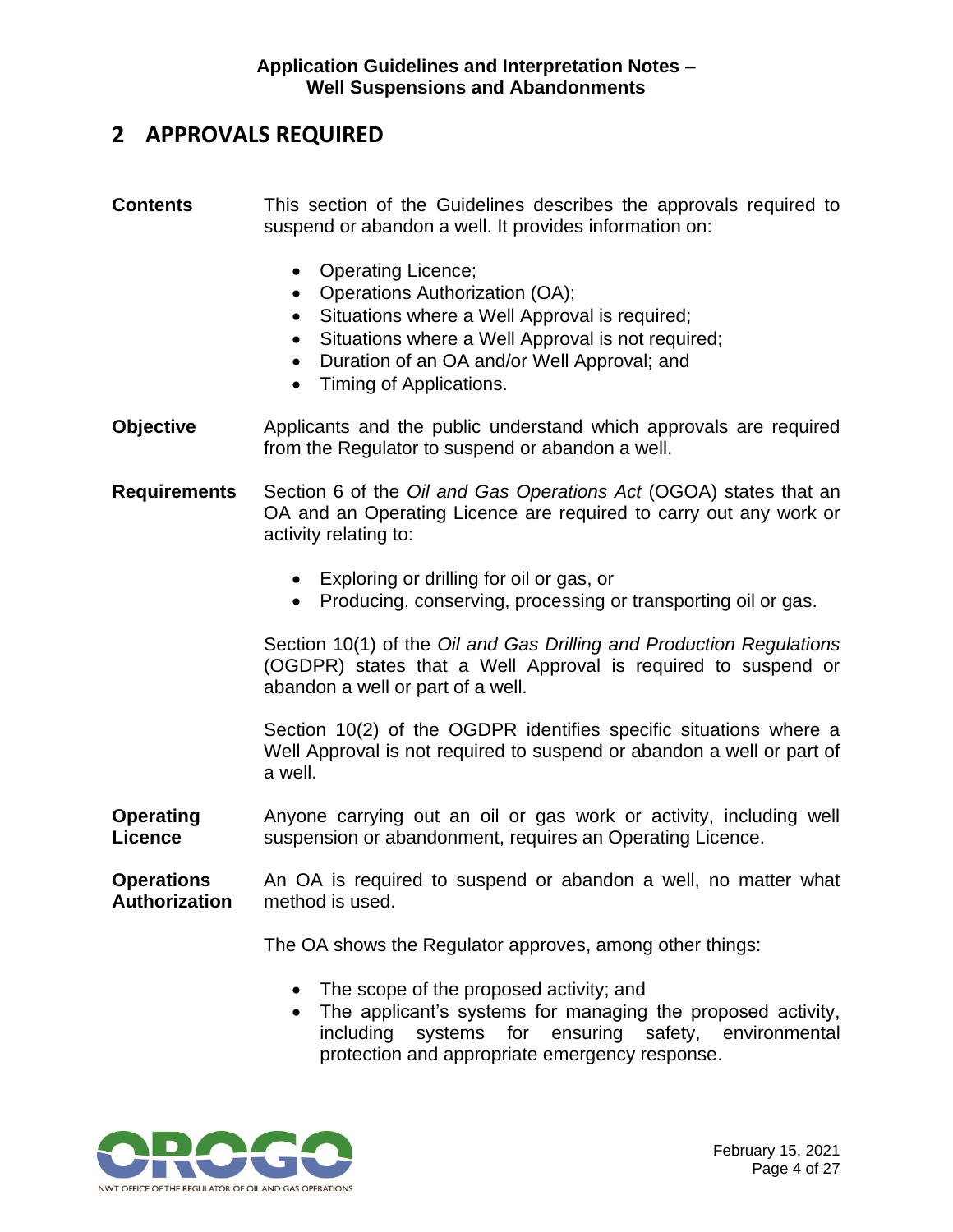|                                             | <b>Application Guidelines and Interpretation Notes -</b><br><b>Well Suspensions and Abandonments</b>                                                                                                                                                                                                                                                                                                                                                      |
|---------------------------------------------|-----------------------------------------------------------------------------------------------------------------------------------------------------------------------------------------------------------------------------------------------------------------------------------------------------------------------------------------------------------------------------------------------------------------------------------------------------------|
|                                             | The OA may cover the suspension or abandonment of more than one<br>well. It may also include the decommissioning of other oil and gas<br>infrastructure on a well site.                                                                                                                                                                                                                                                                                   |
| <b>Well Approval</b>                        | A Well Approval is required:                                                                                                                                                                                                                                                                                                                                                                                                                              |
| <b>Required</b>                             | • For all well abandonments; and<br>For all well suspensions, except those described in the<br>$\bullet$<br>following sub-section.                                                                                                                                                                                                                                                                                                                        |
|                                             | A separate Well Approval is required for each well being suspended<br>or abandoned. More than one Well Approval can be issued under a<br>single OA.                                                                                                                                                                                                                                                                                                       |
|                                             | The Well Approval for suspending or abandoning a well is called an<br>Approval to Alter the Condition of a Well.                                                                                                                                                                                                                                                                                                                                          |
|                                             | The Well Approval shows the Regulator approves the technical<br>program for the suspension or abandonment of the well.                                                                                                                                                                                                                                                                                                                                    |
| <b>Well Approval</b><br><b>Not Required</b> | A Well Approval is not required to conduct a well suspension if:                                                                                                                                                                                                                                                                                                                                                                                          |
|                                             | The applicant proposes to use a wire line, slick line or coiled<br>$\bullet$<br>tubing operation;<br>The applicant will not remove the Christmas tree in order to<br>perform the work;<br>The work does not alter the completion interval;<br>The work is not expected to adversely affect recovery from the<br>well; and<br>The equipment, operating procedures and qualified persons<br>exist to conduct the operation as set out in the authorization. |
| <b>Duration</b>                             | OGOA and the OGDPR do not limit the duration of an OA or a Well<br>Approval.                                                                                                                                                                                                                                                                                                                                                                              |
|                                             | The Regulator decides the duration of an OA or a Well Approval and<br>may vary it if necessary.                                                                                                                                                                                                                                                                                                                                                           |
| <b>Timing of</b><br><b>Applications</b>     | Applicants are encouraged to:                                                                                                                                                                                                                                                                                                                                                                                                                             |
|                                             | Contact the Office of the Regulator of Oil and Gas Operations<br>$\bullet$<br>(OROGO) a year in advance of anticipated operations to<br>initiate a pre-application meeting; and<br>Apply for OAs and Well Approvals well in advance of the<br>$\bullet$<br>planned activity.                                                                                                                                                                              |

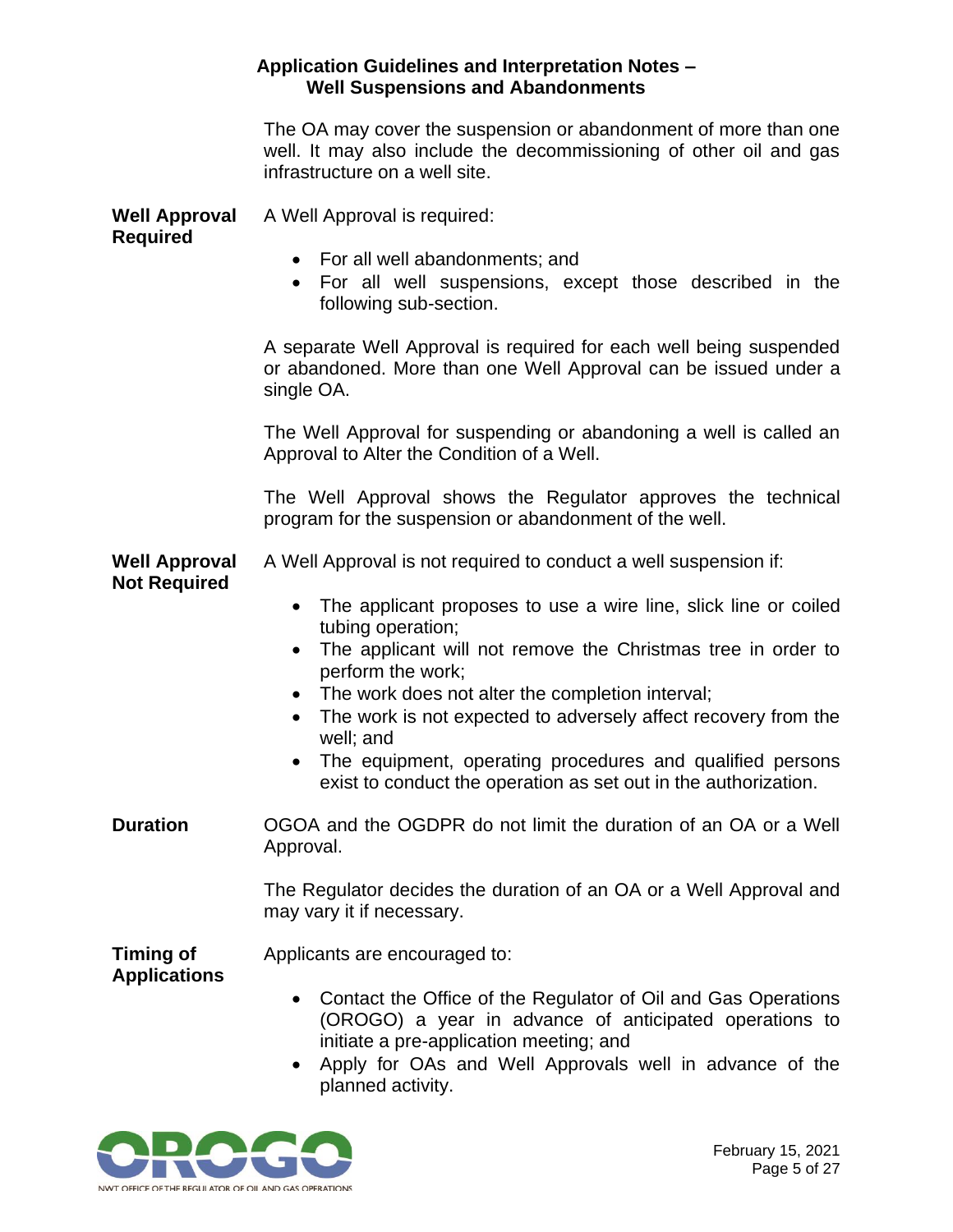Applicants may apply for an OA and a Well Approval at the same time. However, the Well Approval cannot be issued until after the OA is issued, since it is associated with the OA.



February 15, 2021 Page 6 of 27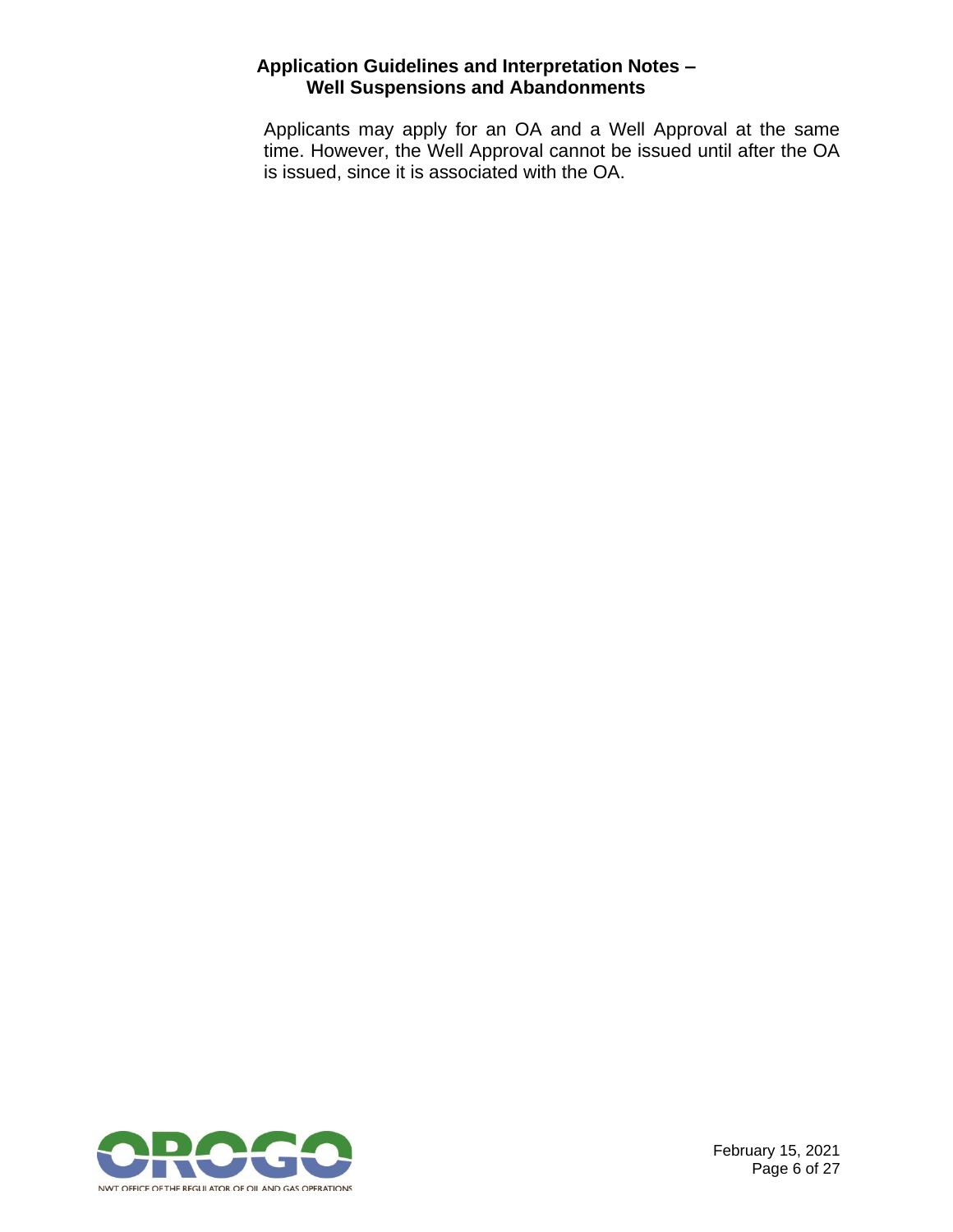## <span id="page-8-0"></span>**3 PRE-APPLICATION MEETINGS**

| <b>Contents</b>                        | This section of the Guidelines describes the option for a pre-<br>application meeting. It provides information on:                                                                                                                                                                                                                                                                                 |
|----------------------------------------|----------------------------------------------------------------------------------------------------------------------------------------------------------------------------------------------------------------------------------------------------------------------------------------------------------------------------------------------------------------------------------------------------|
|                                        | The purpose of pre-application meetings;<br>Topics for discussion during pre-application meetings;<br>$\bullet$<br>Record keeping;<br>$\bullet$<br>The timing of pre-application meetings;<br>Participants in a pre-application meeting; and<br>$\bullet$<br>How to request a pre-application meeting.<br>$\bullet$                                                                                |
| <b>Objective</b>                       | Applicants make use of pre-application meetings to learn more about<br>the process and requirements for suspending or abandoning a well<br>before applying.                                                                                                                                                                                                                                        |
|                                        | As a result, applicants submit complete application packages and the<br>Regulator can process applications more efficiently.                                                                                                                                                                                                                                                                       |
| <b>Purpose</b>                         | A pre-application meeting allows applicants to ask questions of the<br>Office of the Regulator of Oil and Gas Operations (OROGO) in an<br>informal setting, prior to the application and decision-making process.                                                                                                                                                                                  |
|                                        | Although pre-application meetings are not required, OROGO<br>recommends that applicants take advantage of this opportunity.                                                                                                                                                                                                                                                                        |
| <b>Topics for</b><br><b>Discussion</b> | Topics for a pre-application meeting could include:<br>The application process;<br>$\bullet$<br>Timeframes for submitting an application;<br>$\bullet$<br>Application package requirements;<br>Technical questions about methods of well suspension or<br>$\bullet$<br>abandonment; and<br>Any other questions the applicant has about suspending or<br>abandoning a well in OROGO's jurisdiction. |
| <b>Record</b><br><b>Keeping</b>        | OROGO will keep a record of the pre-application meeting. The record<br>could be made public if requested.                                                                                                                                                                                                                                                                                          |
| <b>Timing</b>                          | Pre-application meetings must occur <b>before</b> an application is<br>submitted to the Regulator.                                                                                                                                                                                                                                                                                                 |
|                                        | Applicants are encouraged to contact OROGO a year in advance of                                                                                                                                                                                                                                                                                                                                    |

anticipated operations to set up a pre-application meeting.

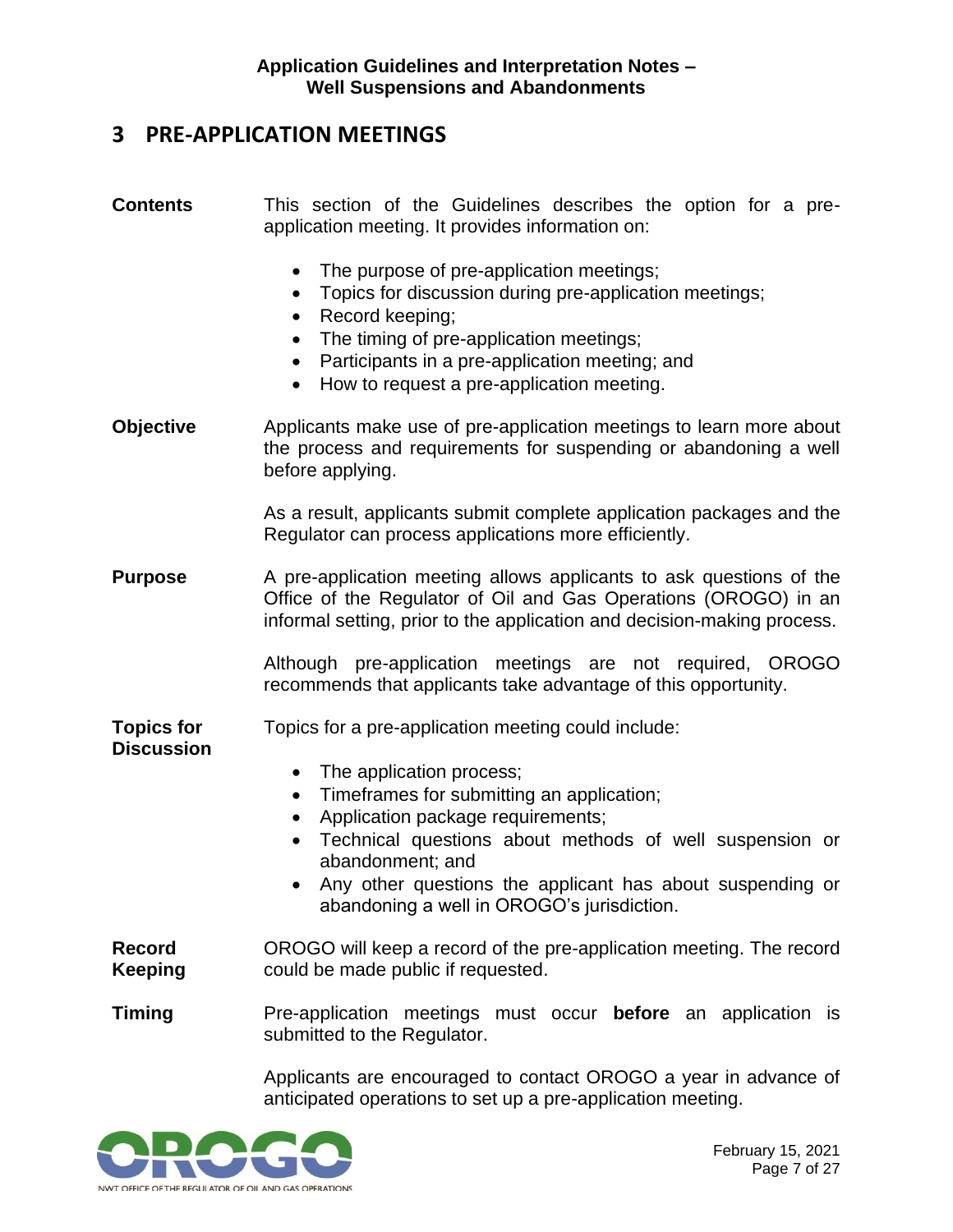Once an application has been submitted, all communication between the applicant and the Regulator will take place in writing (except for oral hearings) and is part of the evidence for the Regulator's decision.

- **Participants** The applicant may invite consultants or sub-contractors to the meeting.
- **Requesting a Meeting** Applicants can request a pre-application meeting by contacting OROGO at **orogo@gov.nt.ca** or by phone at 867-767-9097.

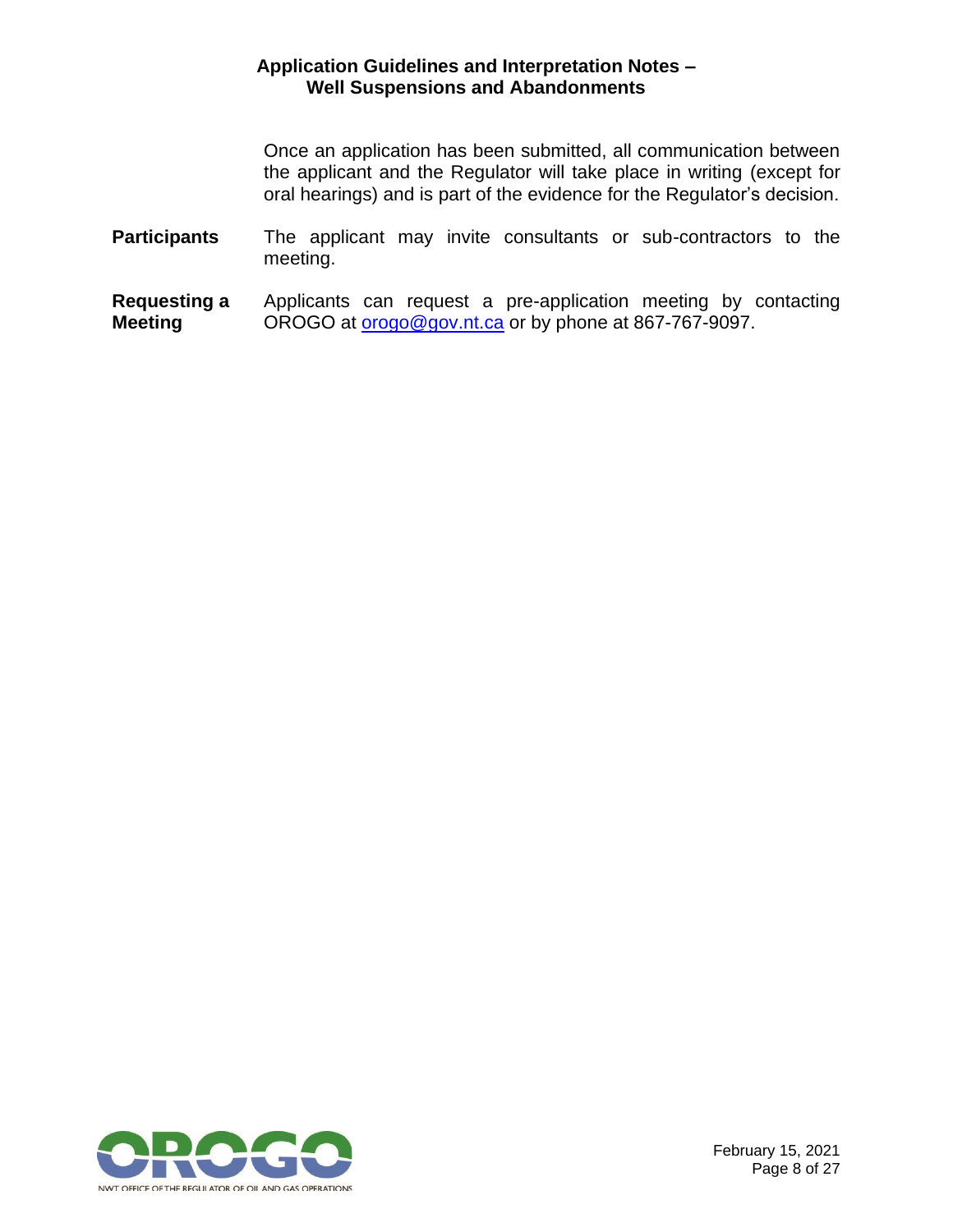## <span id="page-10-0"></span>**4 APPLYING FOR AN OPERATING LICENCE**

- **Contents** This section of the Guidelines describes the process of applying for an Operating Licence. It provides information on:
	- Eligibility for an Operating Licence;
	- Application requirements under the *Oil and Gas Operations Regulations* (OGOR);
	- Payment;
	- Submitting an application; and
	- Expiry and renewal.
- **Objective** Applicants have the information needed to submit a complete application for an Operating Licence.
- **Requirements** Section 6 of the *Oil and Gas Operations Act* states that an Operating Licence is required to carry out any work or activity relating to:
	- Exploring or drilling for oil or gas, or
	- Producing, conserving, processing or transporting oil or gas.

Application requirements for an Operating Licence are found in the OGOR.

- **Eligibility** An Operating Licence may be held by:
	- An individual who is 18 years of age or older;
	- A corporation registered with the Registrar of Corporations under *Business Corporations Act*; or
	- A corporation that is entitled to carry on business in any province or territory of Canada.

**OGOR Requirements** An application for an Operating Licence must be made in writing and include:

- The name and address of the applicant (including the name of a responsible officer if the applicant is a corporation);
- Proof that the applicant is eligible for an Operating Licence (see above); and
- A payment of \$25.
- **Payment** The Office of the Regulator of Oil and Gas Operations (OROGO) accepts cheques payable to the "Government of the Northwest Territories" as a means of payment for an Operating Licence.

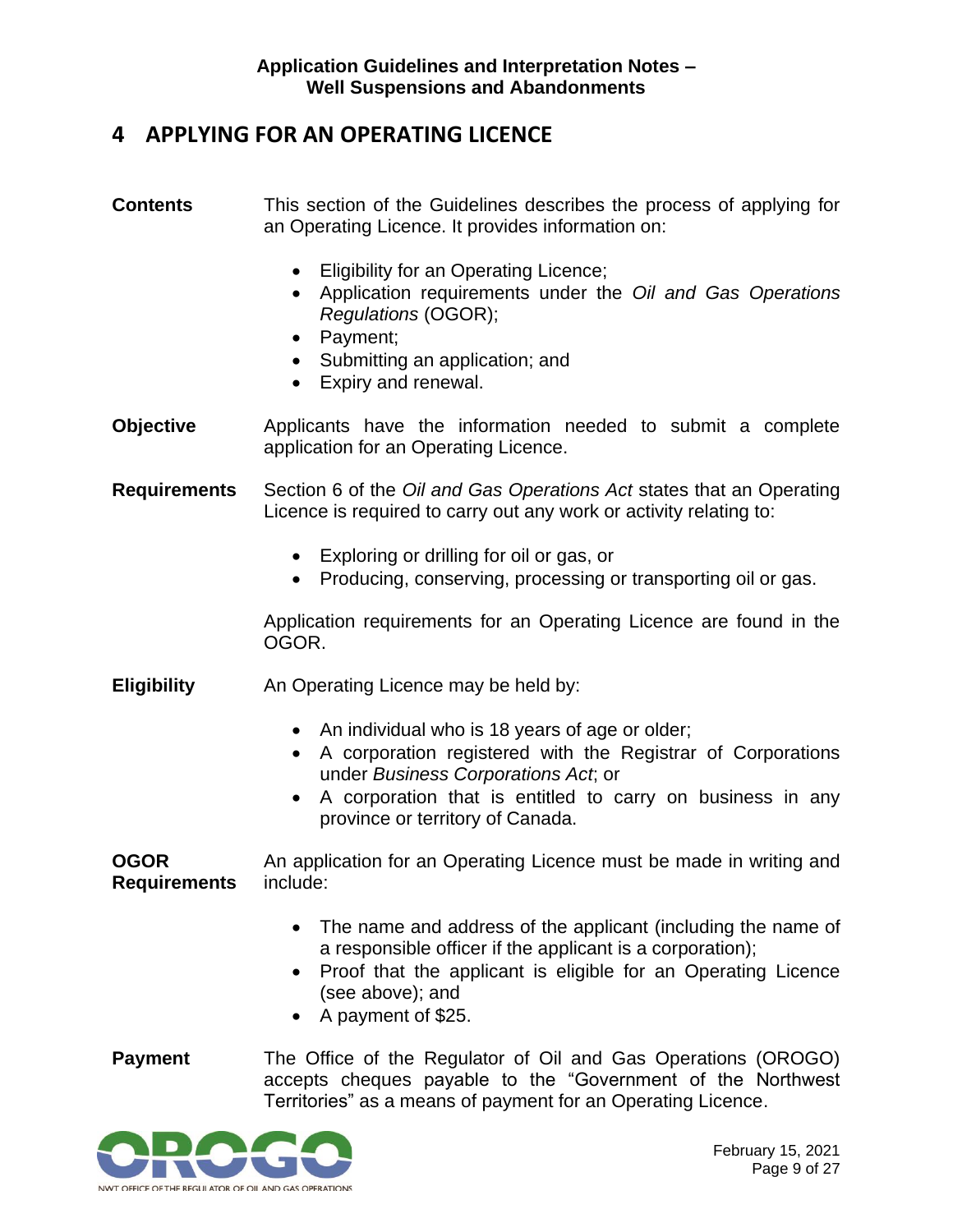| <b>Submitting an</b> | An Operating Licence application may be submitted to OROGO at                                                                                                                         |
|----------------------|---------------------------------------------------------------------------------------------------------------------------------------------------------------------------------------|
| <b>Application</b>   | any time. Applications must be submitted by courier to:                                                                                                                               |
|                      | Office of the Regulator of Oil and Gas Operations<br>Government of the Northwest Territories<br>4 <sup>th</sup> Floor Northwest Tower<br>$5201 - 50$ Avenue<br>Yellowknife NT X1A 3S9 |
| <b>Expiry and</b>    | Operating Licences expire on March 31 of each year and may be                                                                                                                         |
| <b>Renewal</b>       | renewed annually.                                                                                                                                                                     |

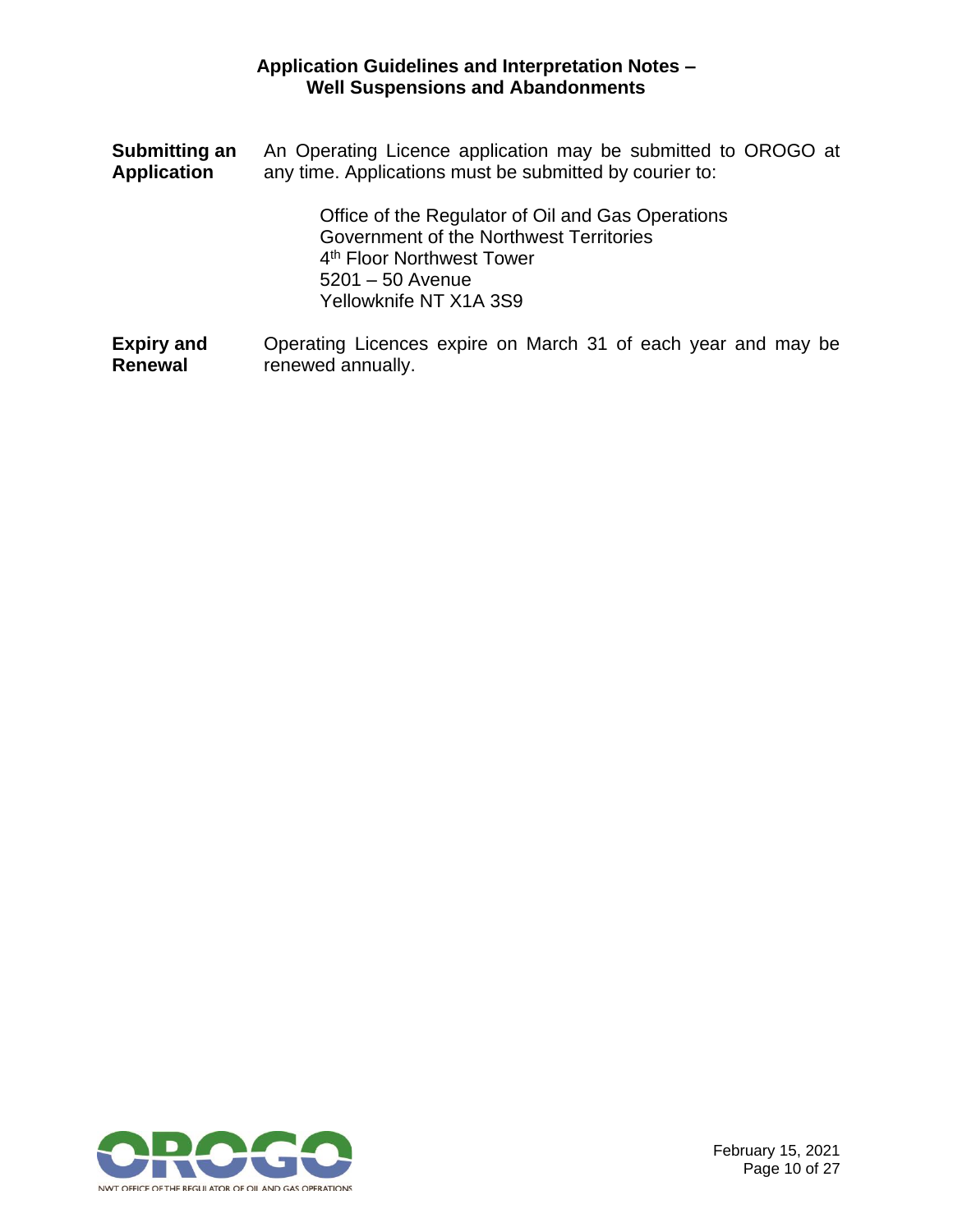## <span id="page-12-0"></span>**5 APPLYING FOR AN OPERATIONS AUTHORIZATION**

- **Contents** This section of the Guidelines describes the process of applying for an Operations Authorization (OA) for well suspension or abandonment. It provides information on:
	- The contents of an OA application package;
	- Relevant Office of the Regulator of Oil and Gas Operations (OROGO) Guidelines; and
	- The OROGO service standard for OA applications.

An OA application checklist for preparing an application package is at the end of this section.

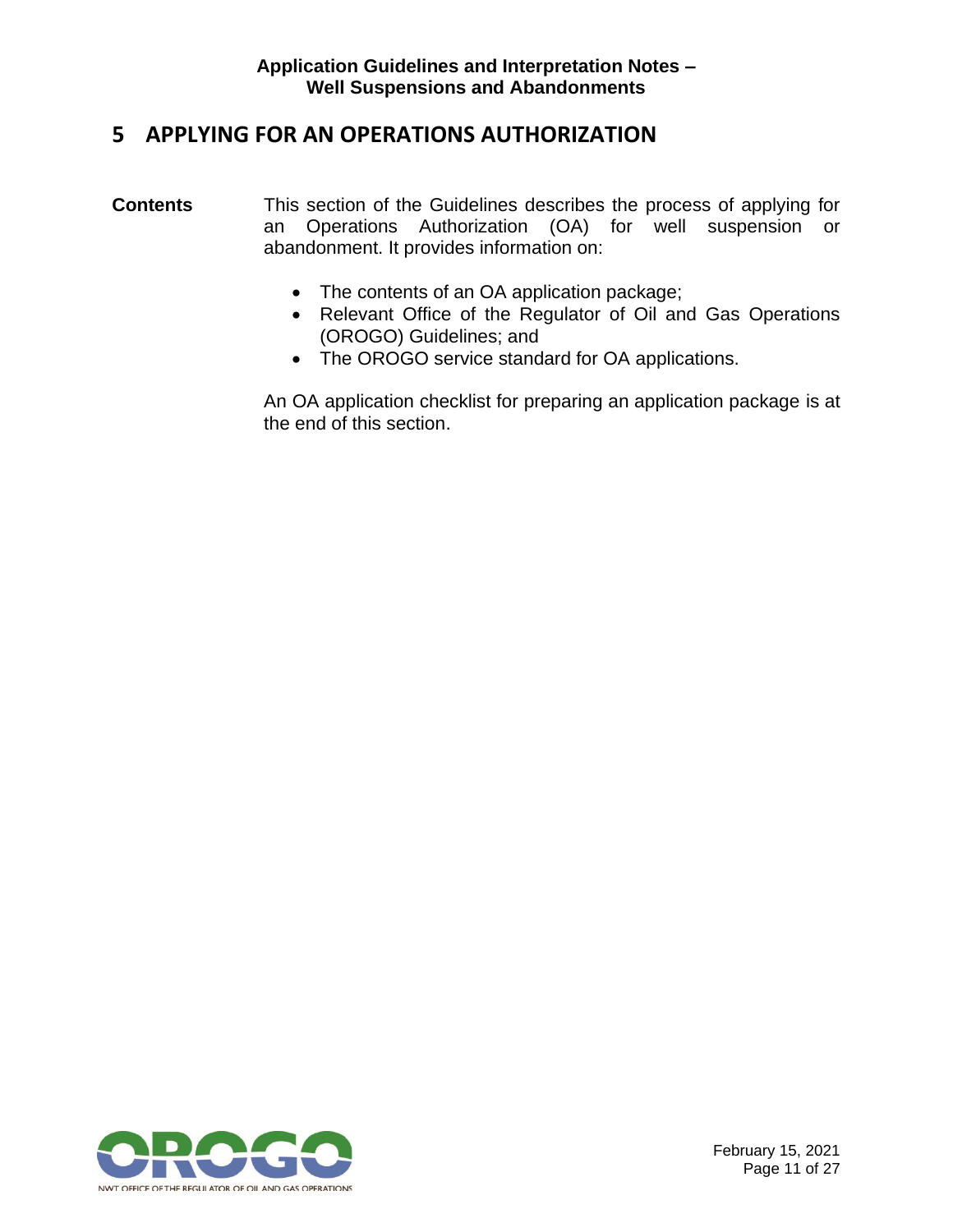## <span id="page-13-0"></span>**5.1 Contents of an Operations Authorization Application Package**

- **Contents** This section of the Guidelines describes the required contents of an Operations Authorization (OA) application package. It provides information on:
	- Requirements under the *Oil and Gas Operations Act* (OGOA);
	- Requirements under the *Oil and Gas Drilling and Production Regulations* (OGDPR);
	- Financial information requirements;
	- Requirements under the *Mackenzie Valley Resource Management Act* (MVRMA);
	- Consultation and engagement requirements; and
	- Version tracking.
- **Objective** Applicants understand what an OA application package for well suspension or abandonment must contain to be complete.
- **Requirements** The requirements for an OA application for well suspension or abandonment are described in:
	- Sections 10, 13, 15, 16, 17 and 64 of OGOA; and
	- Section 6 of the OGDPR.

The requirements for preliminary screening are described in sections 124 and 125 of the MVRMA.

Aboriginal and Treaty Rights across Canada are recognized in section 35 of the *Constitution Act, 1982*.

**OGOA Requirements** OGOA requires an OA application package for well suspension or abandonment to contain:

| <b>Required Information</b>                 | <b>Section of OGOA</b> |
|---------------------------------------------|------------------------|
| A completed application form                | 10(1)                  |
| Declarations about the equipment to be      | 15                     |
| used and the qualifications of personnel    |                        |
| Evidence of an approved Benefits Plan or    | 17                     |
| evidence that the requirement for a         |                        |
| Benefits Plan has been waived (if this      |                        |
| information is not available when applying, |                        |
| it must be received before the OA can be    |                        |
| issued)                                     |                        |

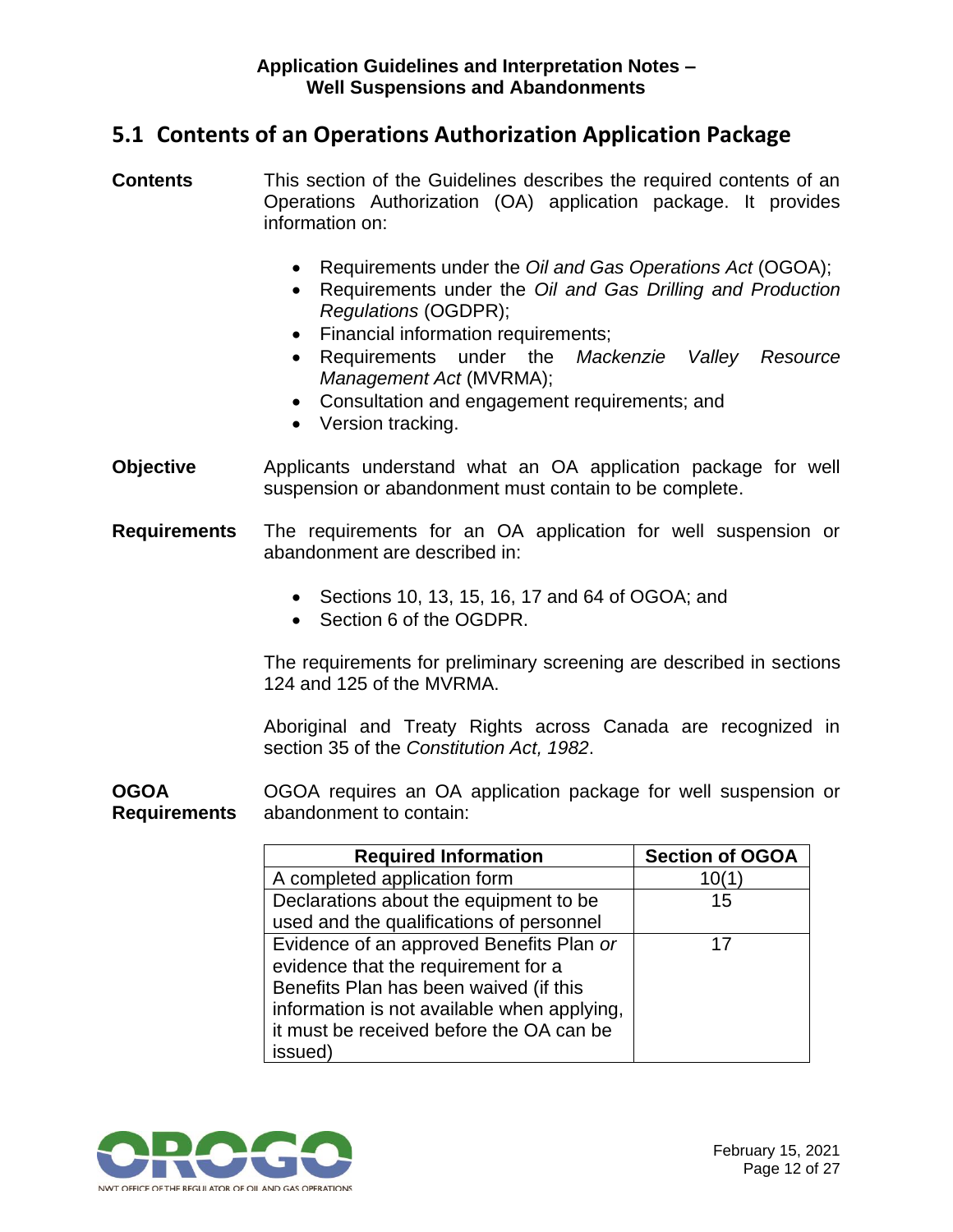| <b>Required Information</b>               | <b>Section of OGOA</b> |
|-------------------------------------------|------------------------|
| Information to support the Regulator in   | 64                     |
| determining the amount of proof of        |                        |
| financial responsibility required for the |                        |
| proposed activity                         |                        |

**OGDPR Requirements** The OGDPR requires an OA application package for well suspension or abandonment to contain:

| <b>Information about</b> | <b>Specifically</b>                         |
|--------------------------|---------------------------------------------|
|                          |                                             |
| The proposed activity    | A description of the scope of               |
|                          | proposed activities (including well         |
|                          | inspections, well interventions and         |
|                          | follow up monitoring);                      |
|                          | An execution plan for carrying out          |
|                          | the proposed activities, including          |
|                          | information on:                             |
|                          | Proposed type(s) of well<br>$\circ$         |
|                          | servicing equipment to be used;             |
|                          | Proposed type(s) of well control<br>$\circ$ |
|                          | equipment to be used;                       |
|                          | Class and pressure rating for<br>$\circ$    |
|                          | proposed well servicing and                 |
|                          |                                             |
|                          | well control equipment.                     |
|                          | A schedule for carrying out the             |
|                          | proposed activities, including              |
|                          | identification of any 24-hour               |
|                          | operations;                                 |
|                          | Proposed flaring or venting of gas          |
|                          | (reason for flaring or venting,             |
|                          | estimated rate and quantity of gas          |
|                          | to be flared and time during which          |
|                          | the flaring or venting will occur); and     |
|                          | Proposed burning of oil (reason for         |
|                          | burning and estimated quantity to           |
|                          |                                             |
|                          | be burned).                                 |

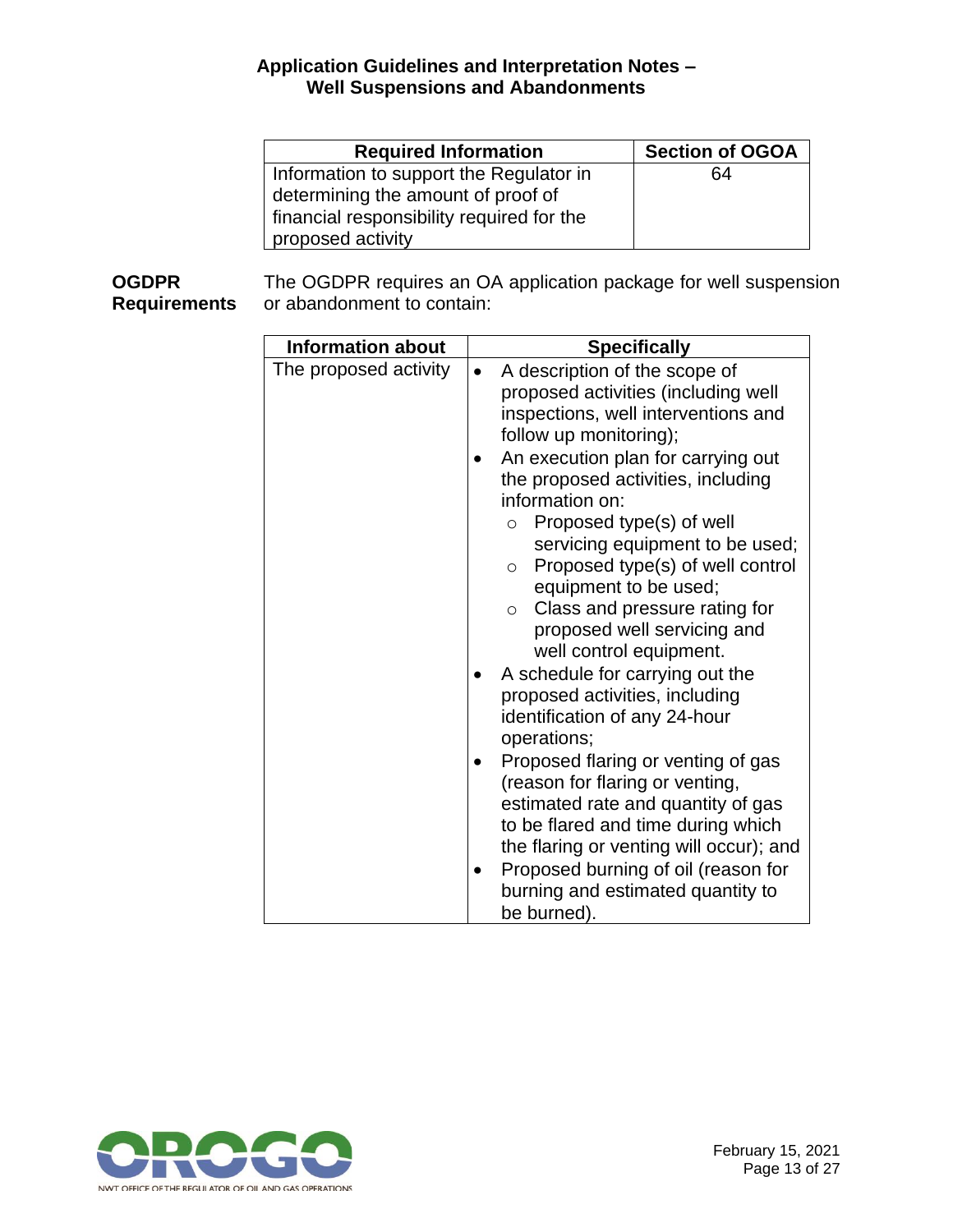| <b>Information about</b>                                                                                 | <b>Specifically</b>                                                                                                                                                                                                                                                                                                                                                                                                                                                                                                                                                                                                                               |
|----------------------------------------------------------------------------------------------------------|---------------------------------------------------------------------------------------------------------------------------------------------------------------------------------------------------------------------------------------------------------------------------------------------------------------------------------------------------------------------------------------------------------------------------------------------------------------------------------------------------------------------------------------------------------------------------------------------------------------------------------------------------|
| The applicant's<br>management systems                                                                    | A safety plan (described in detail in<br>$\bullet$<br>sections 8 and 19 of the OGDPR);<br>An environmental protection plan<br>$\bullet$<br>(described in detail in sections 9<br>and 19 of the OGDPR); and<br>Contingency plans, including<br>emergency response procedures.                                                                                                                                                                                                                                                                                                                                                                      |
| The applicant's plans<br>to eventually abandon<br>the site (applications<br>for well suspension<br>only) | A description of how the site will be<br>$\bullet$<br>decommissioned and abandoned,<br>including:<br>A list of all wells, facilities, tanks,<br>$\circ$<br>equipment and other oil and gas<br>related items on the site,<br>including waste materials;<br>Demonstrated compliance with<br>$\circ$<br>OGOA, its regulations, the<br>guidelines and interpretation<br>notes issued by the Office of the<br><b>Regulator of Oil and Gas</b><br>Operations and the<br>requirements of other regulators;<br>and<br>A proposed timeline for the full<br>$\circ$<br>abandonment and<br>decommissioning of all oil and<br>gas infrastructure on the site. |

**Financial Information Requirements** The applicant must have the financial ability to carry out the well suspension or abandonment as planned. This includes the ability to fully implement its safety plan, environmental protection plan and contingency plans.

> An application for an OA for well suspension or abandonment must contain:

- Audited financial statements for the most recent fiscal year end;
- Quarterly financial statements for the most recent quarter;
- Proof of insurance for the proposed activity; and
- A description of how the applicant would satisfy any financial liability which could arise from the proposed work or activity, including the means or options the applicant would exercise to obtain the funds needed.

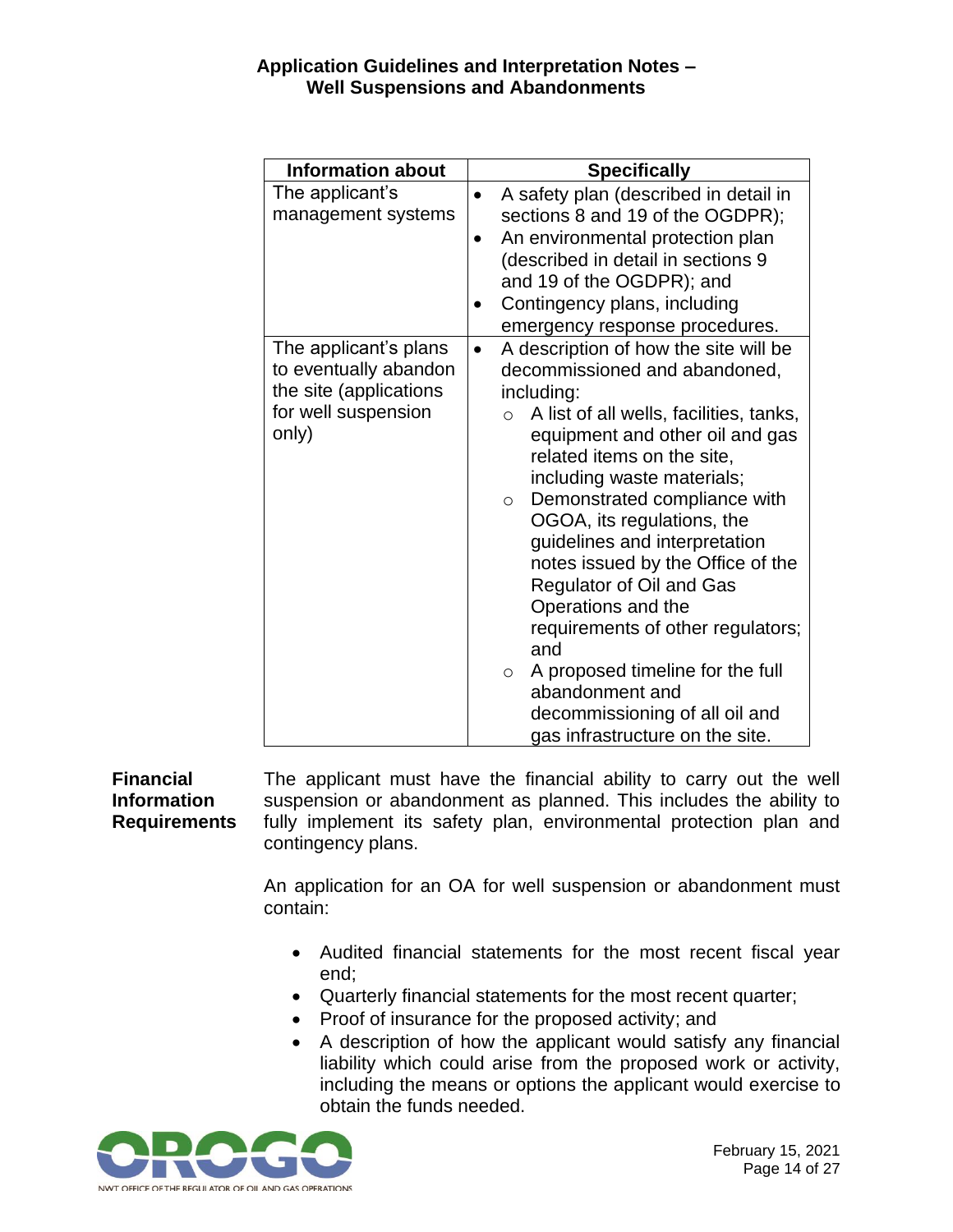**MVRMA Requirements** An application for OA triggers the requirement to conduct a preliminary screening under the MVRMA.

An application for OA for well suspension or abandonment must:

- Provide information on any preliminary screenings or environmental assessments already conducted for the proposed activity;
- Describe any changes to the proposed activity since the preliminary screening or environmental assessment was conducted;
- Explain why the proposed activity might be exempt from preliminary screening, if applicable (for example, under the *Exemption List Regulations*, under section 157.1 of the MVRMA, or for national security or emergency purposes); and
- Identify whether the applicant has applied (or will be applying) to a Land and Water Board to obtain a land use permit or water licence that would trigger the requirement for a preliminary screening.

**Consultation and Engagement Requirements** The Office of the Regulator of Oil and Gas Operations (OROGO) has an obligation to consult regarding adverse impacts to established or asserted Aboriginal and Treaty Rights protected by section 35 of the *Constitution Act, 1982.* OROGO also recognizes the need for engagement with other parties affected by the proposed activity.

> For OROGO to assess the engagement and consultation activities that have been carried out for the proposed activity, an application for an OA for well suspension and abandonment must include:

- Information on engagement and consultation on the proposed project carried out prior to application with Indigenous governments, First Nations, community governments and other stakeholders; and
- A plan for further engagement to occur throughout the life of the project.

OROGO will accept the Engagement Record and Engagement Plan submitted to the Land and Water Boards of the Mackenzie Valley under their *Engagement and Consultation Policy* (June 2018) for this purpose.

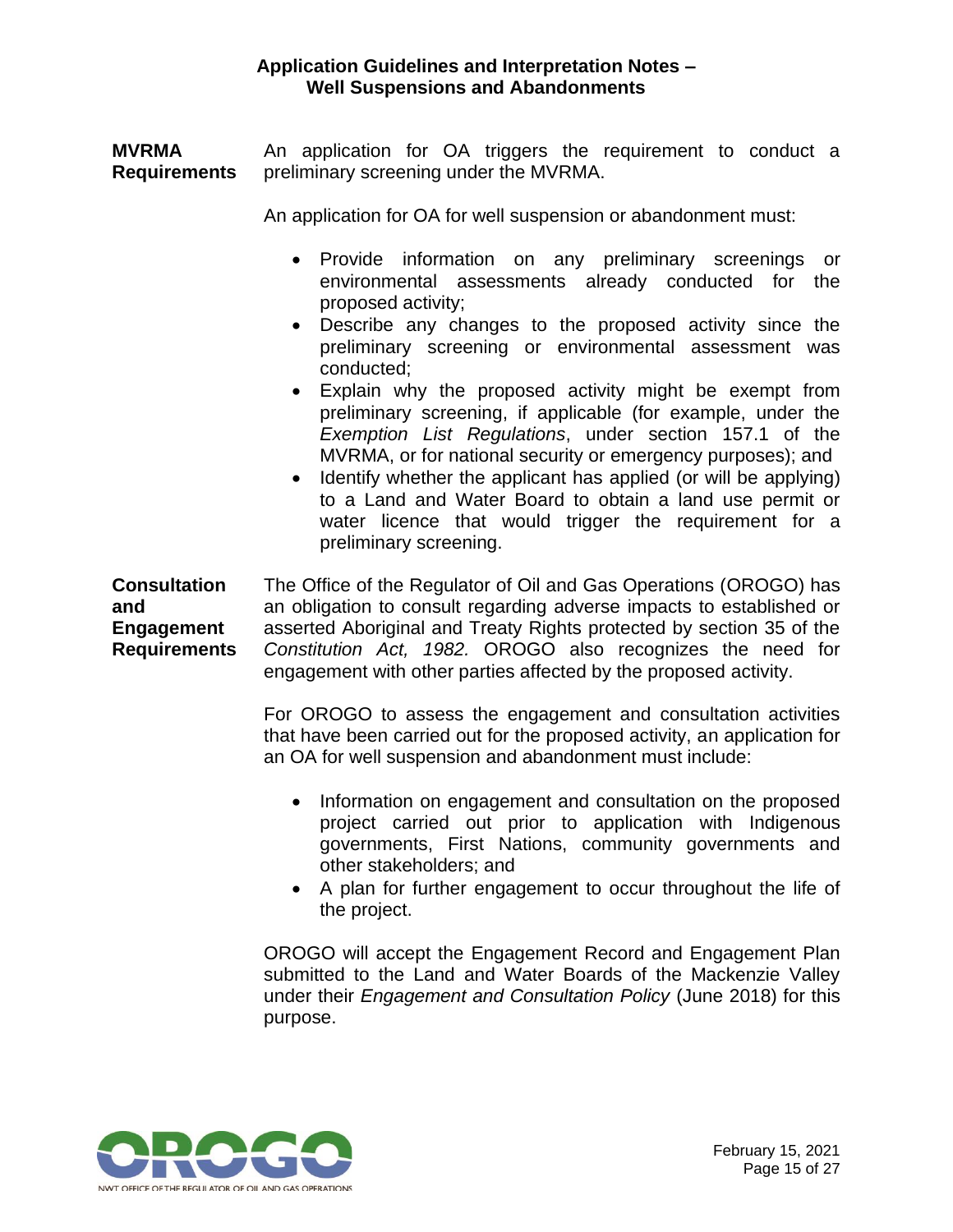**Version Tracking** During the processing of an OA application, revised versions of documents may be submitted by the applicant.

Revised versions of documents must be submitted:

- As a complete document; and
- Include information identifying the version number and the date when it was revised.

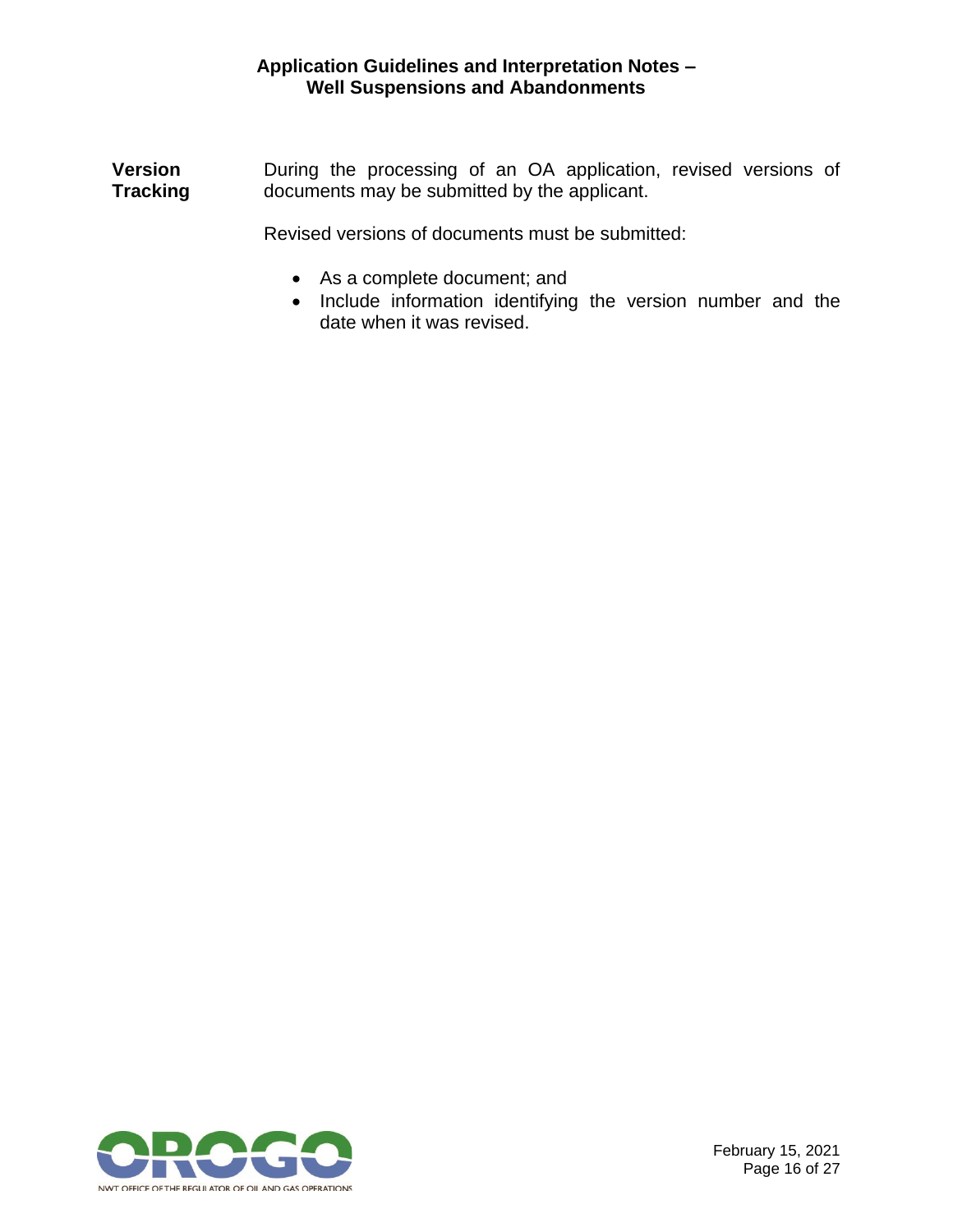## <span id="page-18-0"></span>**5.2 Relevant Guidelines Published by the Office of the Regulator of Oil and Gas Operations**

- **Contents** This section of the Guidelines describes the other guidelines issued by the Office of the Regulator of Oil and Gas Operations (OROGO) that may be of use in preparing an Operations Authorization (OA) application package. It provides information on:
	- Guidelines for specific parts of the application package;
	- Guidelines on process; and
	- Where to find the quidelines.
- **Objective** Applicants are aware of the guidelines to help them prepare parts of the OA application package and understand the process.

**Guidelines for Specific Parts of the**  The following guidelines address specific parts of the application package:

- *Environmental Protection Plan Guidelines and Interpretation Notes*;
	- *Safety Plan Guidelines and Interpretation Notes*;
	- *Well Suspension and Abandonment Guidelines and Interpretation Notes*;
	- *Contingency Plan Guidelines and Interpretation Notes*; and
	- *Proof of Financial Responsibility Guidelines and Interpretation Notes* (in preparation).

**Guidelines on Process** The following guidelines address OROGO's processes:

- *Document Submission Guidelines*;
- *Public Access to Information Guidelines and Interpretation Notes*; and
- *Public Hearing Guidelines and Interpretation Notes.*

**Finding the Guidelines** All the OROGO guidelines can be found on OROGO's website at: [https://www.orogo.gov.nt.ca/en/guidance.](https://www.orogo.gov.nt.ca/en/guidance)



**Application Package**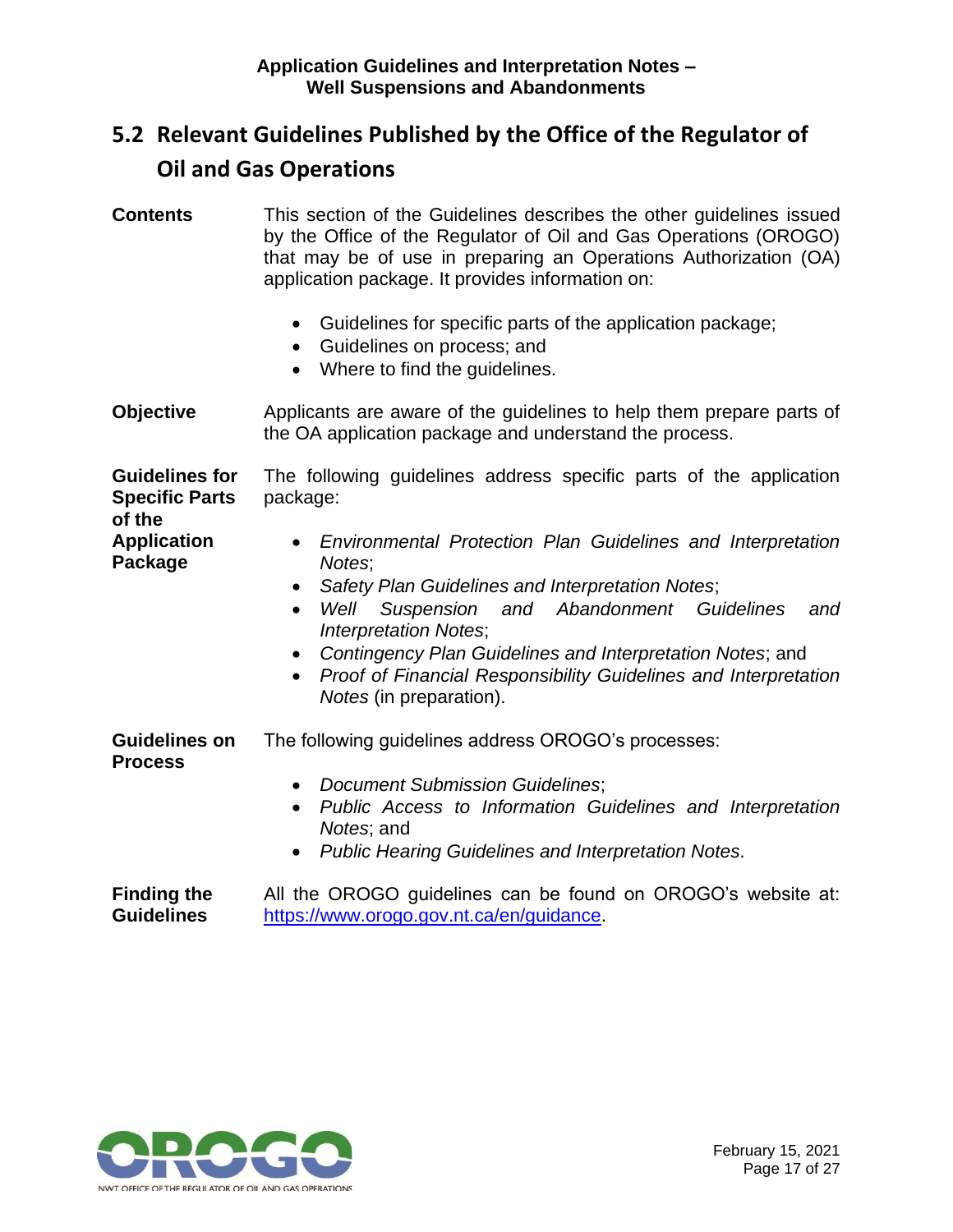## <span id="page-19-0"></span>**5.3 Service Standard for OA Applications**

- **Contents** This section of the Guidelines provides information on the service standard for processing Operations Authorization (OA) applications set by the Office of the Regulator of Oil and Gas Operations (OROGO).
- **Objective** Applicants are aware of OROGO's timelines for processing OA applications for well suspension or abandonment.

**Standard for Operations Authorizations** OROGO's standard for processing an OA application for well suspension or abandonment is 90 calendar days from receipt of a complete application. This timeframe may not include time spent waiting for:

- Confirmation of an approved benefits plan (or waiver);
- Response to information requests; or
- Completion of a preliminary screening or environmental assessment by another regulator.
- **Definition** A **complete application** contains all the information described in these Guidelines.

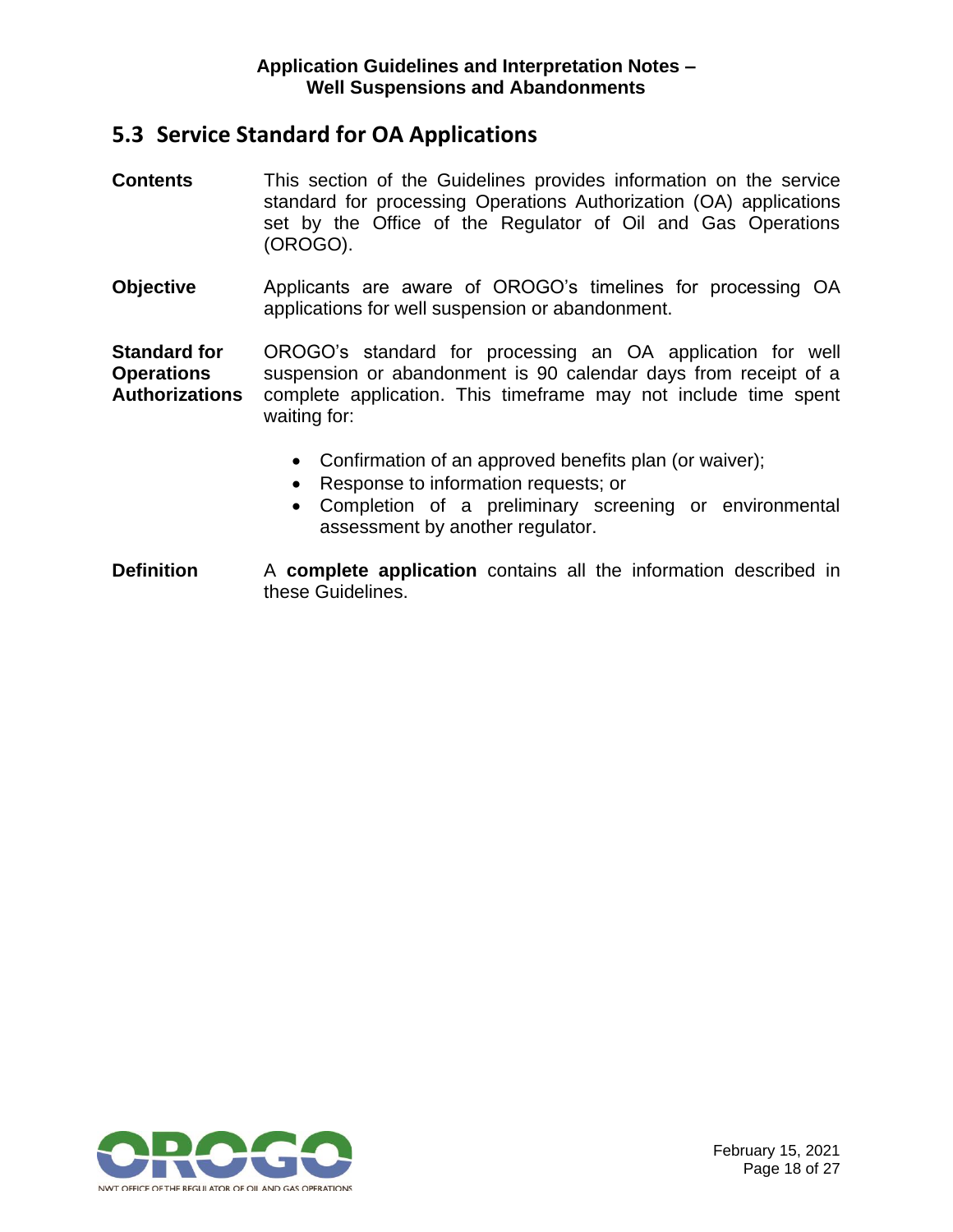## <span id="page-20-0"></span>**5.4 Operations Authorization Application Check List**

|                          | <b>Item</b>                                                                                                                                        | <b>Additional Information</b>                                                                    |
|--------------------------|----------------------------------------------------------------------------------------------------------------------------------------------------|--------------------------------------------------------------------------------------------------|
| П                        | Completed and signed OA<br>application form                                                                                                        | Available at: orogo.gov.nt./eng/resources                                                        |
| П                        | Declaration form                                                                                                                                   | Available at: orogo.gov.nt./eng/resources                                                        |
| $\Box$                   | Confirmation of Benefits Plan<br>Approval / Waiver                                                                                                 | iti.gov.nt.ca/en/services/oil-and-gas-rights-<br>management                                      |
| П                        | Information to support the<br>Regulator in determining the<br>amount of proof of financial<br>responsibility required for the<br>proposed activity | <b>Proof of Financial Responsibility Guidelines</b><br>and Interpretation Notes (in preparation) |
| П                        | Description of scope of proposed<br>activities                                                                                                     |                                                                                                  |
| $\Box$                   | Execution plan for conducting<br>proposed activities                                                                                               |                                                                                                  |
| $\Box$                   | Schedule for conducting<br>proposed activities                                                                                                     |                                                                                                  |
| $\Box$                   | Safety Plan                                                                                                                                        | <b>Safety Plan Guidelines and Interpretation</b><br><b>Notes</b>                                 |
| $\Box$                   | <b>Environmental Protection Plan</b>                                                                                                               | <b>Environmental Protection Plan Guidelines</b><br>and Interpretation Notes                      |
| $\Box$                   | Information on proposed flaring<br>and venting or burning of oil and<br>gas                                                                        |                                                                                                  |
| $\Box$                   | <b>Contingency Plan (Emergency</b><br>Response Plan)                                                                                               | <b>Contingency Plan Guidelines and</b><br><b>Interpretation Notes</b>                            |
| $\Box$                   | Decommissioning and<br>abandonment plan                                                                                                            | For well suspension applications only                                                            |
| $\Box$                   | Audited financial statements for<br>the most recent fiscal year end                                                                                |                                                                                                  |
| $\Box$                   | Quarterly financial statements for<br>the most recent quarter                                                                                      |                                                                                                  |
| $\Box$                   | Proof of insurance                                                                                                                                 |                                                                                                  |
| П                        | Preliminary screening information                                                                                                                  |                                                                                                  |
| $\overline{\phantom{0}}$ | <b>Engagement Record and</b><br>Engagement Plan or similar<br>information                                                                          | Mackenzie Valley Land and Water Board<br><b>Engagement and Consultation Policy</b>               |

<span id="page-20-1"></span>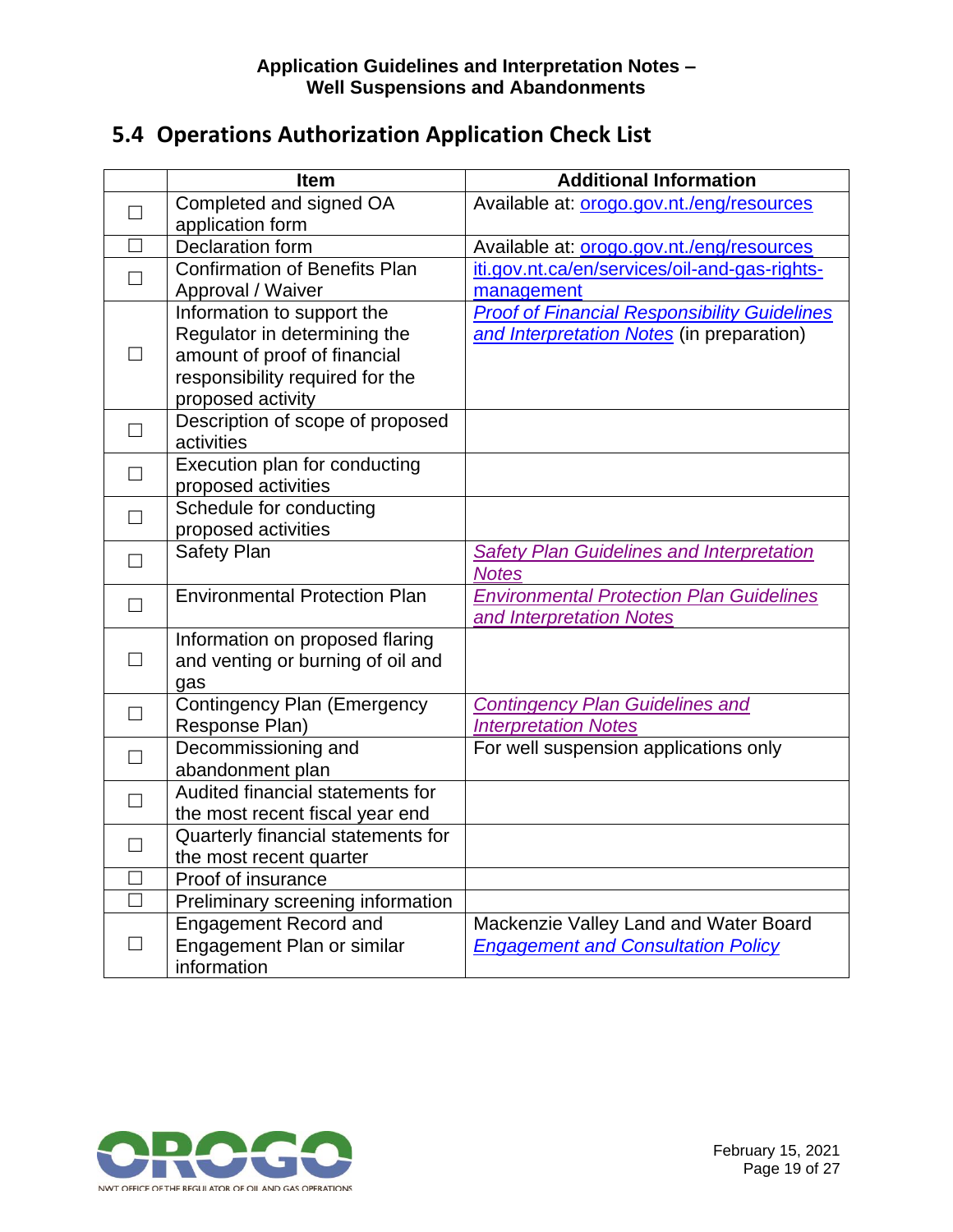## **6 APPLYING FOR A WELL APPROVAL**

- **Contents** This section of the Guidelines describes the process of applying for a Well Approval for well suspension or abandonment. It provides information on:
	- The contents of a Well Approval application package; and
	- The Office of the Regulator of Oil and Gas Operations (OROGO) service standard for Well Approval applications.

A Well Approval application checklist for use in preparing an application package is at the end of this section.

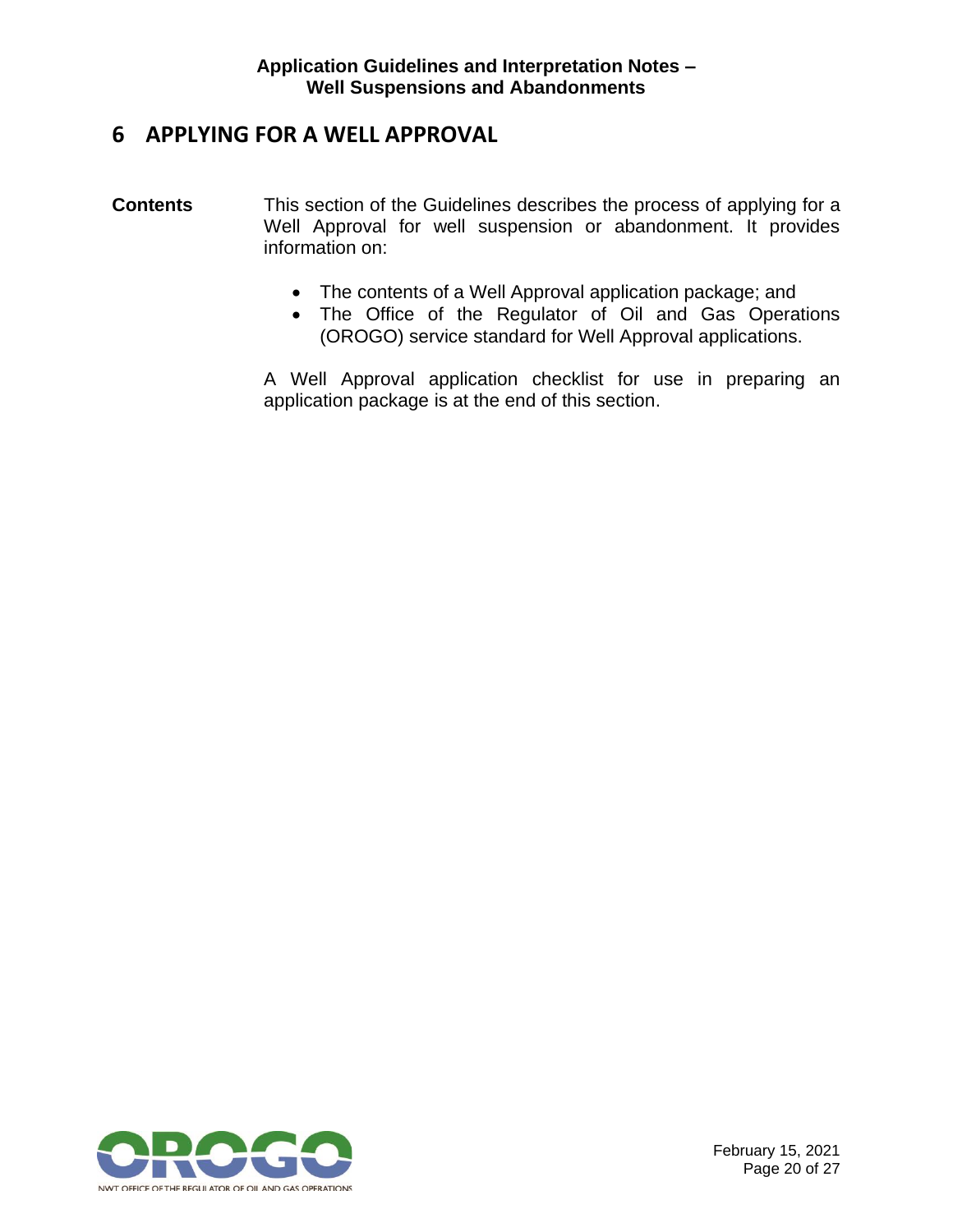## <span id="page-22-0"></span>**6.1 Contents of a Well Approval Application Package**

**Contents** This section of the Guidelines describes the required contents of a Well Approval application package. It provides information on:

- Requirements under the *Oil and Gas Operations Act* (OGOA);
- Requirements under the *Oil and Gas Drilling and Production Regulations* (OGDPR);
- Including alternative program steps; and
- Version tracking.
- **Objective** Applicants understand what a Well Approval application package for well suspension or abandonment must contain to be complete.

**Requirements** The requirements for a Well Approval application for well suspension or abandonment are described in:

- Section 10 of OGOA; and
- Section 12 of the OGDPR.

**OGOA Requirements** Section 10(1) OGOA requires a Well Approval application package for well suspension or abandonment to contain a completed application form for Approval to Alter the Condition of a Well.

**OGDPR Requirements** The OGDPR requires a Well Approval application package for well suspension or abandonment to contain:

- A detailed description of the well, including:
	- o A current well bore diagram; and
	- o Well history information, including work over history and reports of inspections completed by the operator;
- A detailed description of the proposed work or activity and rationale, including:
	- o A step-by-step program for the proposed operation;
	- o The rationale for the proposed program (for example, analysis of well data logs, daily drilling reports, etc.);
	- o A proposed final well bore diagram;
	- o Confirmation of the type, class and rating of well servicing and well control equipment to be used during the operation; and
- A proposed timeframe for the service life and full abandonment of the well (applications to suspend a well only).

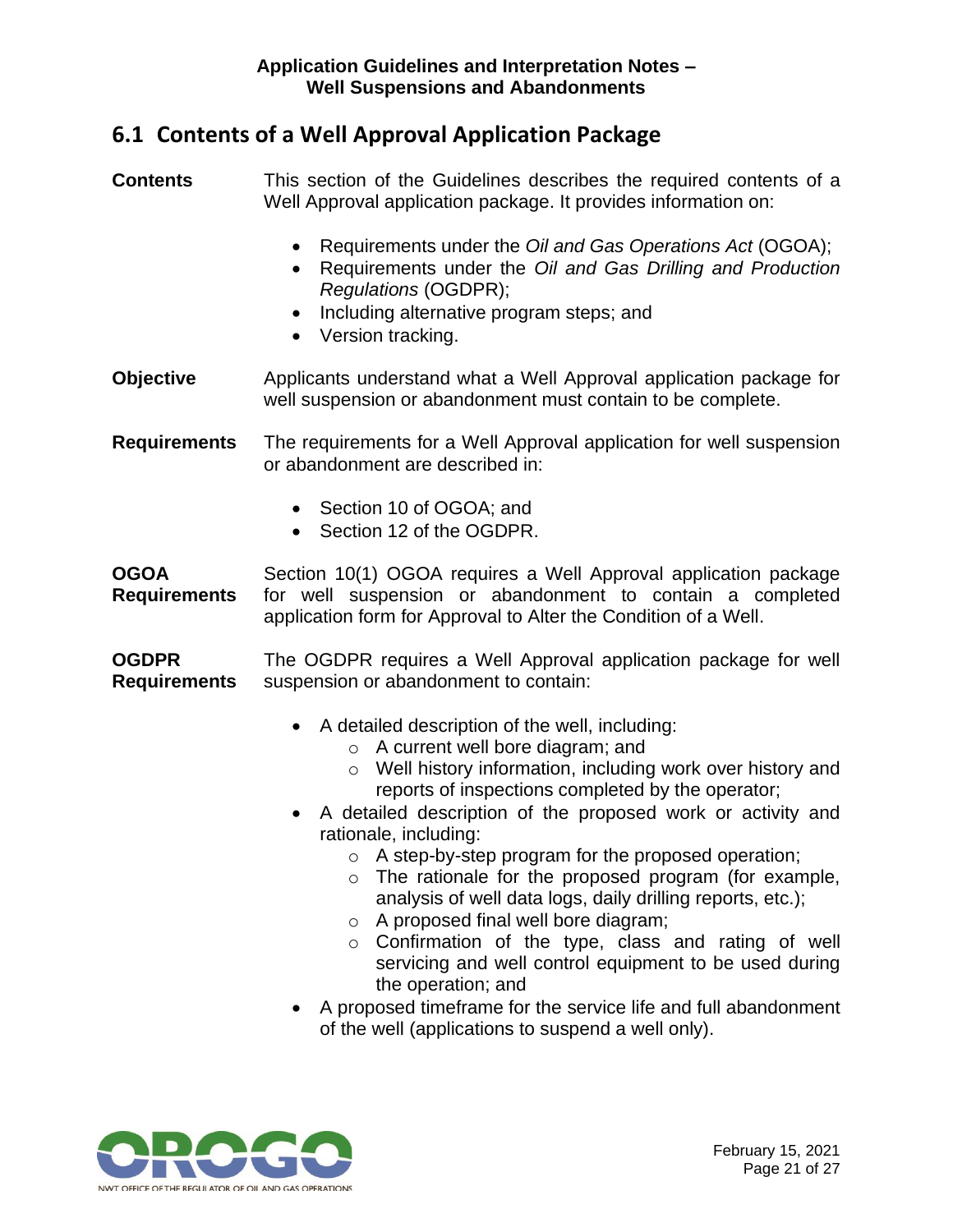**Including Alternative Program Steps** Any changes to the well suspension or abandonment program after it has been approved will require a variation (see section 7 of these Guidelines).

> Applicants are encouraged to consider and document various possible scenarios for completing the suspension or abandonment and include alternative steps to address those scenarios in their programs for approval by the Regulator.

> Pre-approval of alternative approaches will avoid delaying operations in the field while a request for variation is processed.

**Version Tracking** During the processing of a Well Approval application, revised versions of documents may be submitted by the applicant.

Revised versions of documents must be submitted:

- As a complete document; and
- Include information identifying the version number and the date when it was revised.

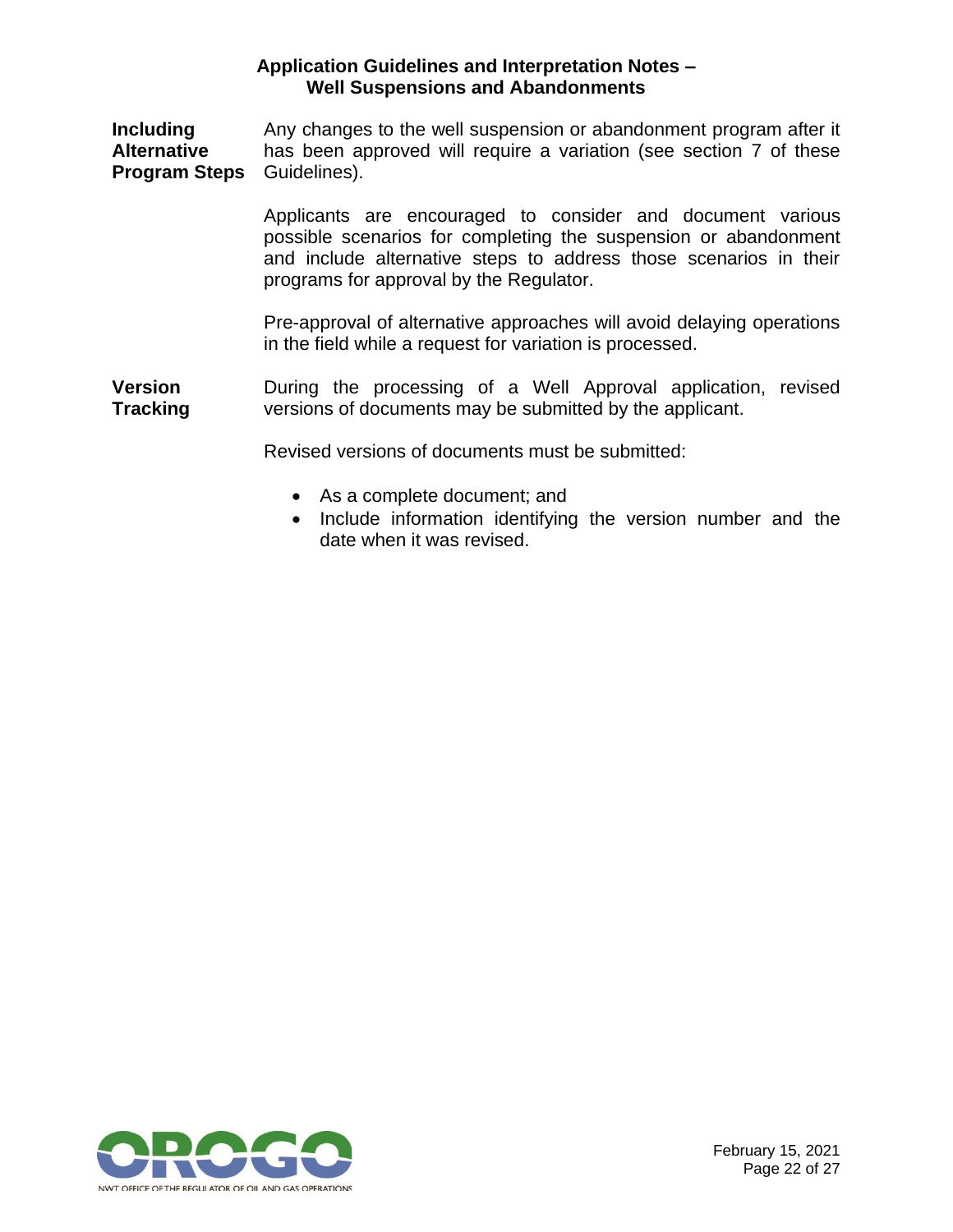### <span id="page-24-0"></span>**6.2 Service Standard for Well Approval Applications**

- **Contents** This section of the Guidelines provides information on the service standard for Well Approval applications established by the Office of the Regulator of Oil and Gas Operations (OROGO).
- **Objective** Applicants are aware of OROGO's timelines for processing applications for Well Approvals for well suspension or abandonment.
- **Standard for Well Approvals** OROGO's standard for processing a Well Approval for well suspension or abandonment is 30 calendar days from receipt of a complete application. This timeframe may not include time spent waiting for:
	- Response to information requests; or
	- The approval of the Operations Authorization under which the Well Approval is to be issued.
- **Definition** A **complete application** contains all the information described in these Guidelines.

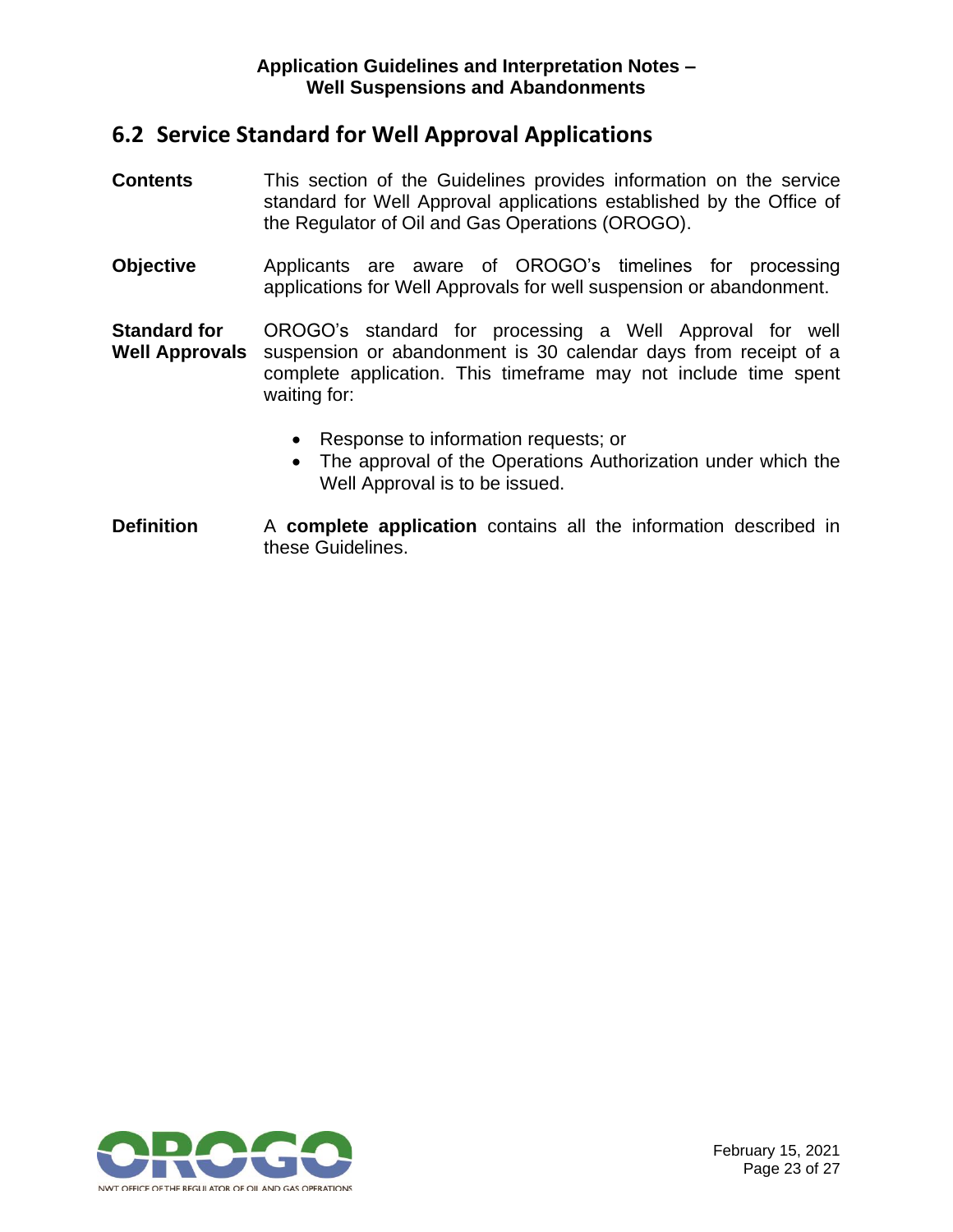## <span id="page-25-0"></span>**6.3 Well Approval Application Check List**

| <b>Item</b>                                                                                                                                                                                                                                                                                                                                                                                                                                                    | <b>Additional Information</b>                |
|----------------------------------------------------------------------------------------------------------------------------------------------------------------------------------------------------------------------------------------------------------------------------------------------------------------------------------------------------------------------------------------------------------------------------------------------------------------|----------------------------------------------|
| Completed and signed Well Approval<br>application form (Approval to Alter the<br>Condition of a Well)                                                                                                                                                                                                                                                                                                                                                          | Available at:<br>orogo.gov.nt./eng/resources |
| Detailed description of the well, including:<br>A current well bore diagram; and<br>$\bullet$<br>Well history information, including<br>work over history and reports of<br>inspections completed by<br>the<br>operator.                                                                                                                                                                                                                                       |                                              |
| Detailed description of the proposed work<br>or activity, including:<br>A step-by-step program for the<br>proposed operation;<br>The rationale for the proposed<br>$\bullet$<br>program (for example, analysis of<br>well data logs, daily drilling reports,<br>$etc.$ ;<br>A proposed final well<br>bore<br>diagram; and<br>Confirmation of the type, class and<br>rating of well servicing and well<br>control equipment to be used<br>during the operation. |                                              |
| Proposed timeframe for the service life<br>and full abandonment of the well                                                                                                                                                                                                                                                                                                                                                                                    | Applications for well suspension<br>only     |

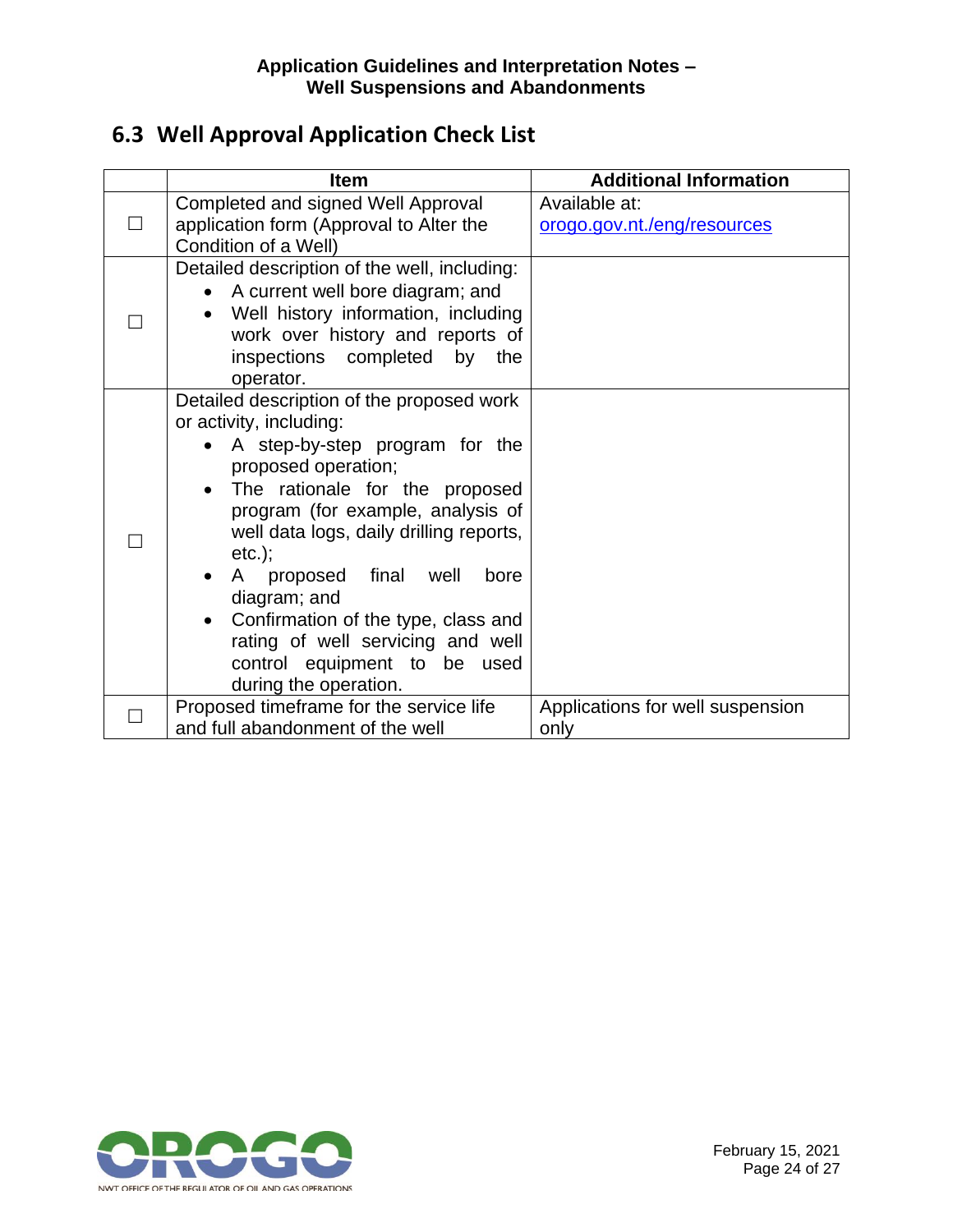## <span id="page-26-0"></span>**7 CHANGING AN EXISTING OPERATIONS AUTHORIZATION OR WELL APPROVAL**

#### **Contents** This section of the Guidelines describes how to make changes to an existing Operations Authorization (OA) or a Well Approval. It provides information on:

- Requesting a variation to an OA or Well Approval;
- Service standards for processing a variation request;
- Terminating an OA or Well Approval;
- Suspending or revoking an OA or Well Approval; and
- Transferring an OA or Well Approval.
- **Objective** Operators are aware of the options and processes for changing an existing OA or Well Approval.
- **Requirements** Section 10(6) of the *Oil and Gas Operations Act* (OGOA) authorizes the Regulator to vary the terms of an OA.

Section 10(5) of OGOA authorizes the Regulator to suspend or revoke an OA under certain circumstances.

- **Definition** A **variation** is any change to:
	- The Terms and Conditions of the OA or Well Approval (including expiry date, deadlines for submitting specific information, etc.);
	- The approved program; or
	- The type, class and rating of well servicing and well control equipment.

A variation may be initiated by the Regulator or by the operator.

- **Requesting a Variation** The operator may request a variation to an OA or a Well Approval by emailing [orogo@gov.nt.ca](file:///C:/Users/pdejong/AppData/Roaming/OpenText/OTEdit/EC_content_server/c117408581/orogo@gov.nt.ca) with:
	- A request for the variation; and
	- Supporting documents (if appropriate) to assist the Regulator in making a decision on the request.

Operators are welcome to contact OROGO at any time to discuss possible variations before submitting a formal request.

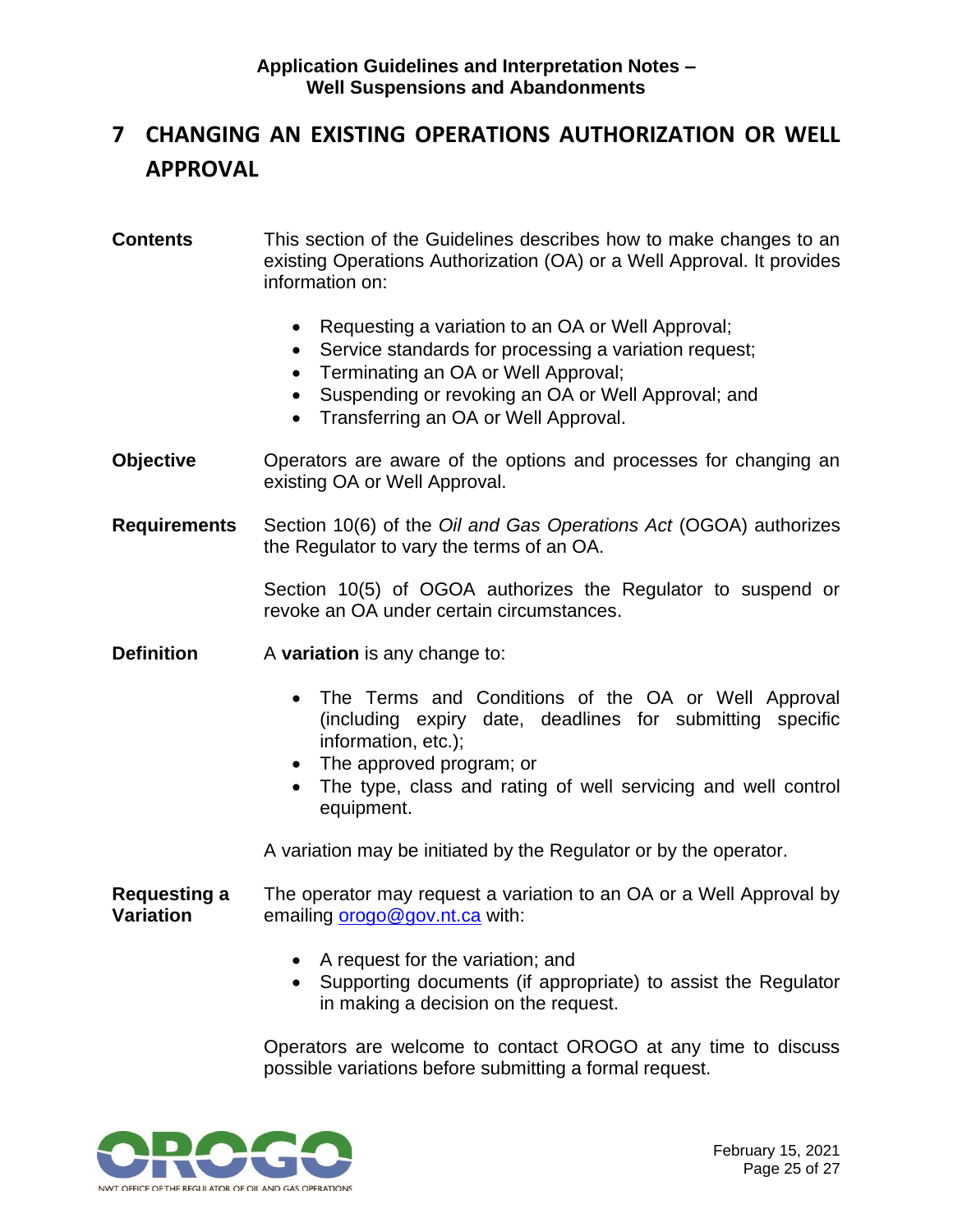| <b>Standard for</b><br><b>Variation</b><br><b>Requests</b>                         | There is no service standard for processing a request for variation.<br>The length of time required will depend on the request.                                                                                                                                                                                                                                                                                                                                                                                                                                                                                                     |  |
|------------------------------------------------------------------------------------|-------------------------------------------------------------------------------------------------------------------------------------------------------------------------------------------------------------------------------------------------------------------------------------------------------------------------------------------------------------------------------------------------------------------------------------------------------------------------------------------------------------------------------------------------------------------------------------------------------------------------------------|--|
| <b>Terminating an</b><br><b>OA or Well</b><br><b>Approval</b>                      | The operator may request that an OA or Well Approval be terminated<br>early by emailing orogo@gov.nt.ca with:<br>A request for the early termination; and<br>$\bullet$<br>Supporting documents (if appropriate) to assist the Regulator<br>$\bullet$<br>in making a decision on the request.                                                                                                                                                                                                                                                                                                                                        |  |
| <b>Suspending or</b><br><b>Revoking an</b><br><b>OA or Well</b><br><b>Approval</b> | The Regulator may suspend or revoke an OA or Well Approval if the<br>operator does not:<br>Meet the requirements associated with the OA or associated<br>$\bullet$<br>Well Approvals;<br>Meet any commitments made in a declaration under section 15<br>of OGOA;<br>Maintain the certificates required under section 16 of OGOA<br>$\bullet$<br>for the duration of the OA;<br>Maintain proof of financial responsibility as required under<br>section 64(2) of OGOA; or<br>Meet the requirements of any applicable regulation.<br>$\bullet$<br>The Regulator will notify the operator of a suspension or revocation in<br>writing. |  |
| <b>Offense</b>                                                                     | Carrying out an activity for which the OA or Well Approval has<br>not been granted or has been suspended or revoked is an<br>offense under OGOA.                                                                                                                                                                                                                                                                                                                                                                                                                                                                                    |  |
| <b>Transferring</b><br>an OA or Well                                               | OAs and Well Approvals cannot be transferred from one operator to<br>another.                                                                                                                                                                                                                                                                                                                                                                                                                                                                                                                                                       |  |

**an OA or Well Approval**